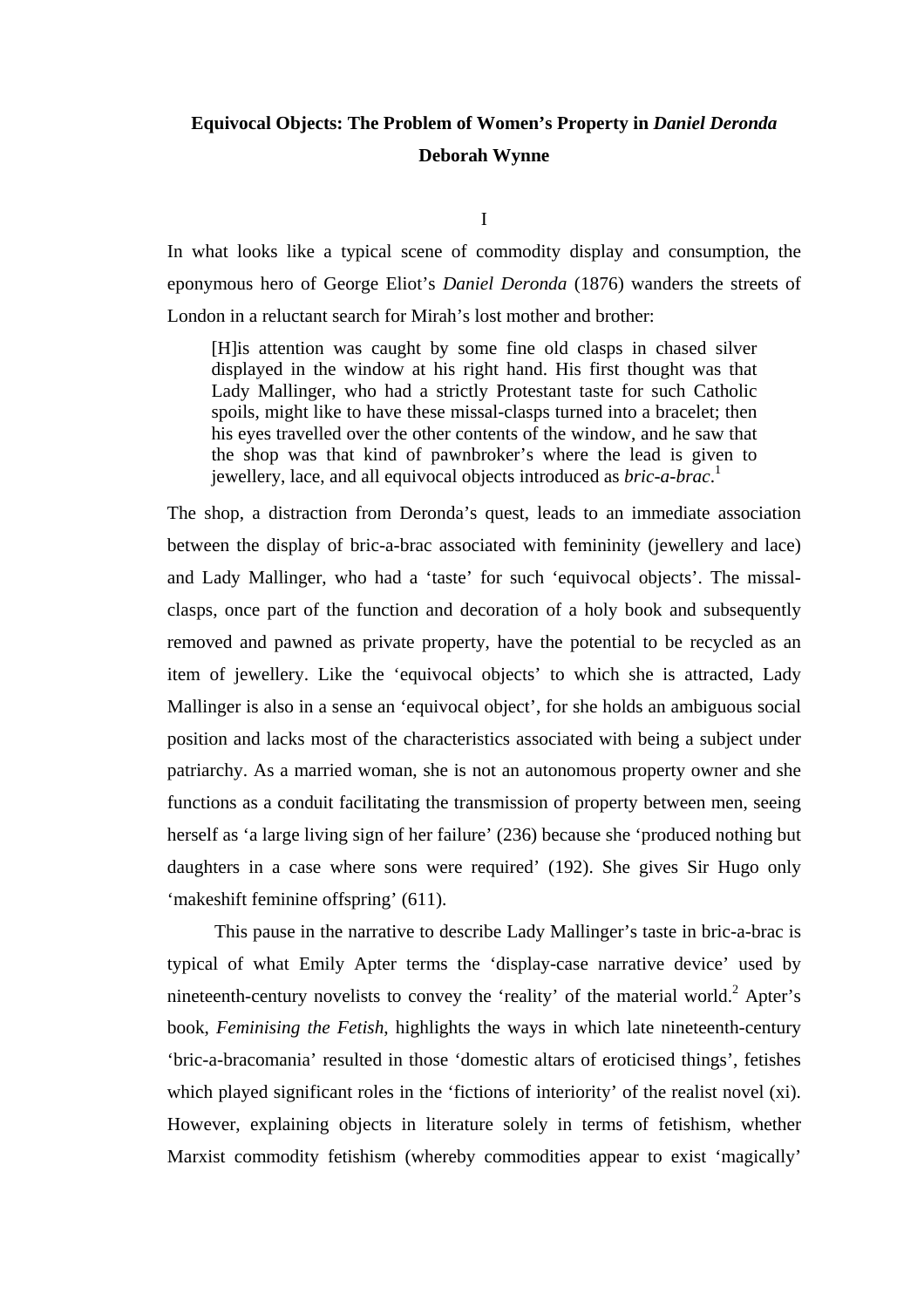with no traces of the labour expended on their production), or the Freudian castration complex or penis envy (whereby an object functions as a substitute for the absent phallus), tends to oversimplify the complicated range of cultural and psychic relationships people experience with the material world. Nevertheless, theories of fetishism also offer us useful ways to begin reading the worlds of the realist novel and, as many recent critics have indicated, the literary representations of things can work in a multiplicity of ways and on numerous levels.<sup>3</sup> Victorian novelists may 'clutter' their novels with the objects of everyday domestic life, yet it does not follow that these constitute what Roland Barthes termed the 'futile details' of realist representation.<sup>4</sup>

Certainly, objects in Victorian novels, particularly those associated with women, are abundant and usually significant, from Dickens's Miss Havisham's decaying objects from her past, M. E. Braddon's Lady Audley's addiction to luxury items, and the precious bric-a-brac Henry James's Serena Merle uses to shore up her identity.<sup>5</sup> The representation of things often signals the ambiguities of the female condition and here this process will be explored in one of the richest and most complex of Victorian novels, *Daniel Deronda*, a text that undoubtedly owes something to the fact that its writing and publication took place between the passing of the two Married Women's Property Acts in 1870 and 1882, a time when the issue of women's property rights was intensely debated. Eliot began writing the novel in 1873; however, the initial germ for it came in September 1872, when she witnessed a young woman gambling in a German casino.<sup>6</sup> Although the idea of women desiring money and property was a disturbing one for Eliot, she was also aware of the difficulties of ownership and autonomy that Victorian women so often experienced, along with the occasionally fraught relationships they had with the objects they owned, or thought that they owned. For many married women, ownership of even small personal items was by no means certain. For example, before the passing of the first Married Women's Property Act, Deronda's gift of the missal clasps to Lady Mallinger would mean that she could legally own them as her personal property, although if her husband gave her a similar gift, he would retain the rights of ownership. However, if Lady Mallinger chose to steal it back from him, she could do so with impunity.7 *Daniel Deronda* dramatically reveals this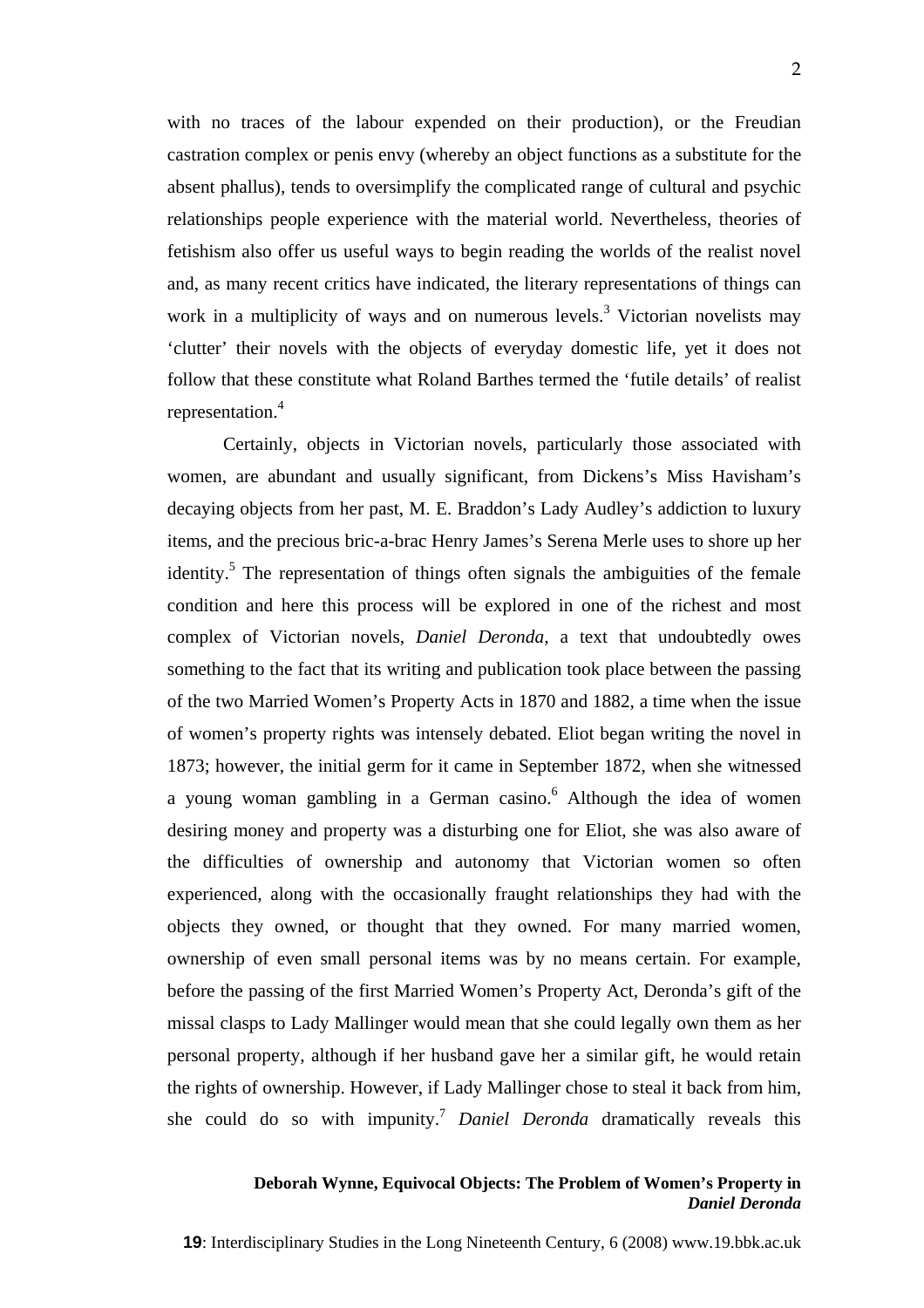ambiguity, and before I go on to discuss the novel, it will be helpful to consider the complications of the property laws and the reforms that took place before and shortly after Eliot's writing of the novel, as well as examining her own complex relationship to these issues. This particular context helps to explain why she developed a new sort of heroine in Gwendolen Harleth and why she focuses so intently on the material world in which she struggles to survive.

II

Before the passing of the 1870 and 1882 Acts, married women had no independent legal existence under common law, where a wife was termed a *feme covert* or 'covered woman', covered or protected by her husband.<sup>8</sup> She was not able to retain her own property or earnings, sign a contract or make a will; neither was she responsible for her debts, or even her crimes, if they were committed in her husband's presence.<sup>9</sup> Yet despite the indignities of this legal denial of selfhood, evidence suggests that for many women, unable to inherit or work for their own living, marriage was preferable to spinsterhood; as Mrs Cadwallader states in *Middlemarch*, it was often 'a necessary economy<sup>'10</sup> which brought some material benefits, such as access to real estate (if not actual ownership of it) and often paraphernalia, such as clothes, jewellery and ornaments.<sup>11</sup> The argument presented by those who opposed reform of the married women's property laws was that marriage made man and wife 'one' and that the husband's 'superiority' meant he had a duty to support and protect his wife; however, the law not only accorded him control of the entire household's property and income, but also control of his wife. The scope for abuse was ever-present, as George Eliot was aware of in her representation of the sadistic Grandcourt in *Daniel Deronda*, who behaves towards his wife in an exemplary manner according to the law. Here, Eliot's ironic narrative voice slips into free indirect discourse:

Their marriage was a contract where all the ostensible advantages were on her [Gwendolen's] side, and it was only one of those advantages that her husband should use his power to hinder her from any injurious selfcommittal or unsuitable behaviour. He knew quite well that she had not married him […] out of love for him personally; he had won her by the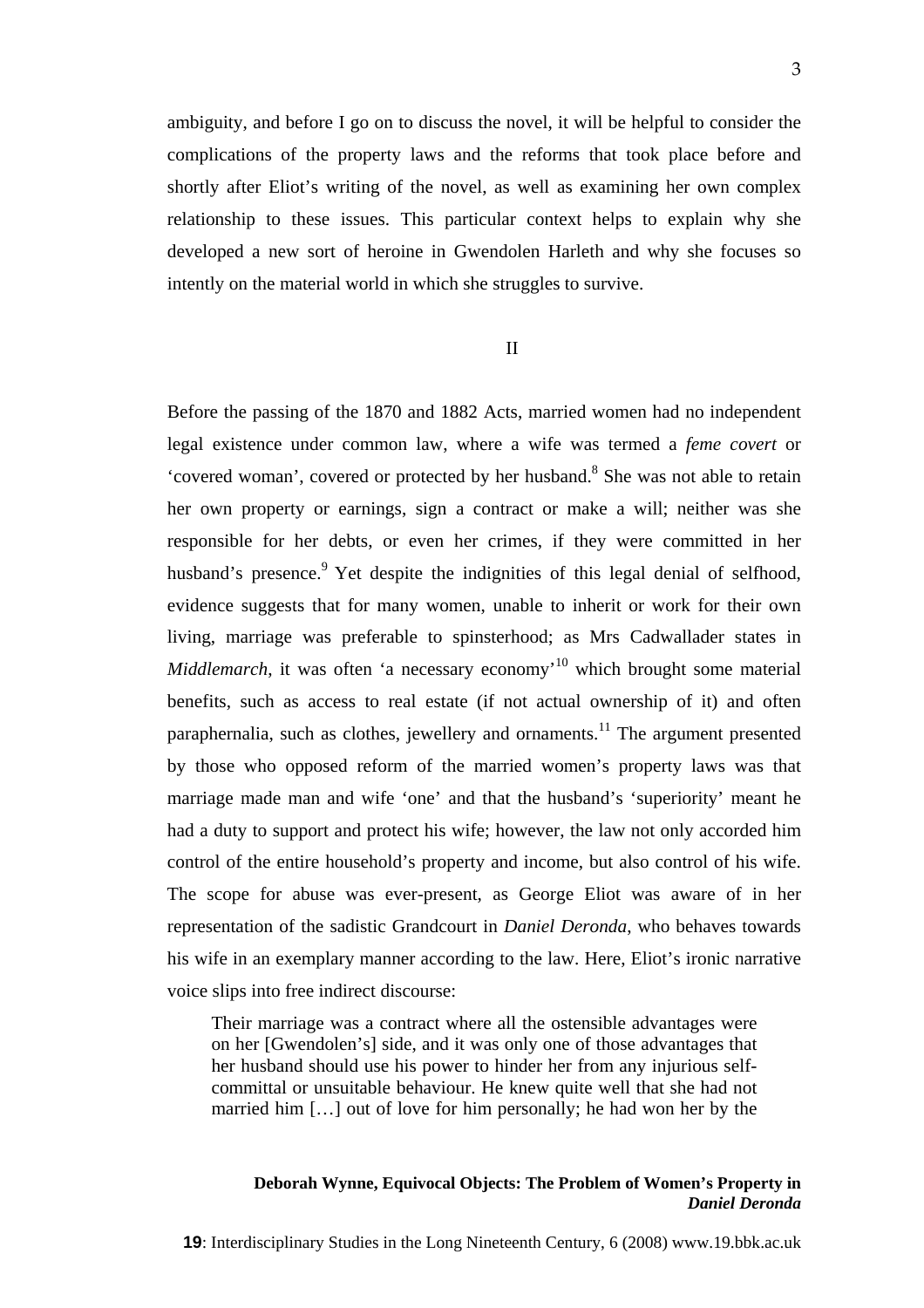rank and luxuries he had to give her, and these she had got: he had fulfilled his side of the contract (573).

For Grandcourt, part of the 'bargain' is that his wife is 'his to do as he liked with' (572). Gwendolen does not even have the right to leave him, for although he delights in forcing her to submit to his will, he has actually broken no laws in his treatment of her. If she leaves, he has the 'power to compel her to return' (515).

For many Victorian wives trapped in unhappy marriages, destitution was a dreaded alternative and economic vulnerability was a major reason for the demands for reform of the marriage and property laws.<sup>12</sup> However, as Mary Lyndon Shanley states, opposition to changes in the married women's property laws was based on fears that if a wife gained a legal identity she would metaphorically separate herself from her husband, and their interests may not then be identical.<sup>13</sup> Set against this view was the feminist argument that marriage was a legalised form of prostitution, and that one of the ironies of the law's protection of women from the world of finance was that under existing laws, financial gain, both for men and for women, often formed the basis of the 'marriage market'. Another argument promoted by supporters of reform was that the MPs who opposed reform for the majority of women, ensured that their own daughters' and sisters' fortunes were protected by the 'separate estates' drawn up in marriage settlements under equity.<sup>14</sup> In other words, the daughters of the wealthy did have the rights of property ownership. After two decades debating the issue, Parliament eventually passed the first Act in 1870, allowing all women limited rights to property ownership after marriage and enabling them to sign contracts and make wills. The second Act passed in 1882 was heralded by the*Women's Suffrage Journal* as 'the Magna Charta' of women's freedom. 15 This Act finally conferred a legal identity on all married women.

George Eliot was a close friend to some of the activists for reform of the marriage laws and was aware of the momentous developments affecting women's lives, although in one letter she admitted to feeling 'too deeply the different complications' of the Woman Question.<sup>16</sup> For Eliot, marriage remained the principal concern of her heroines and indeed marriage is central to most of her plots. Yet she vacillates between condemning women's social exclusion (particularly from education) and lack of property, where marriage becomes a 'necessary economy' to avoid poverty, and condemning women who are fond of property and power. Eliot's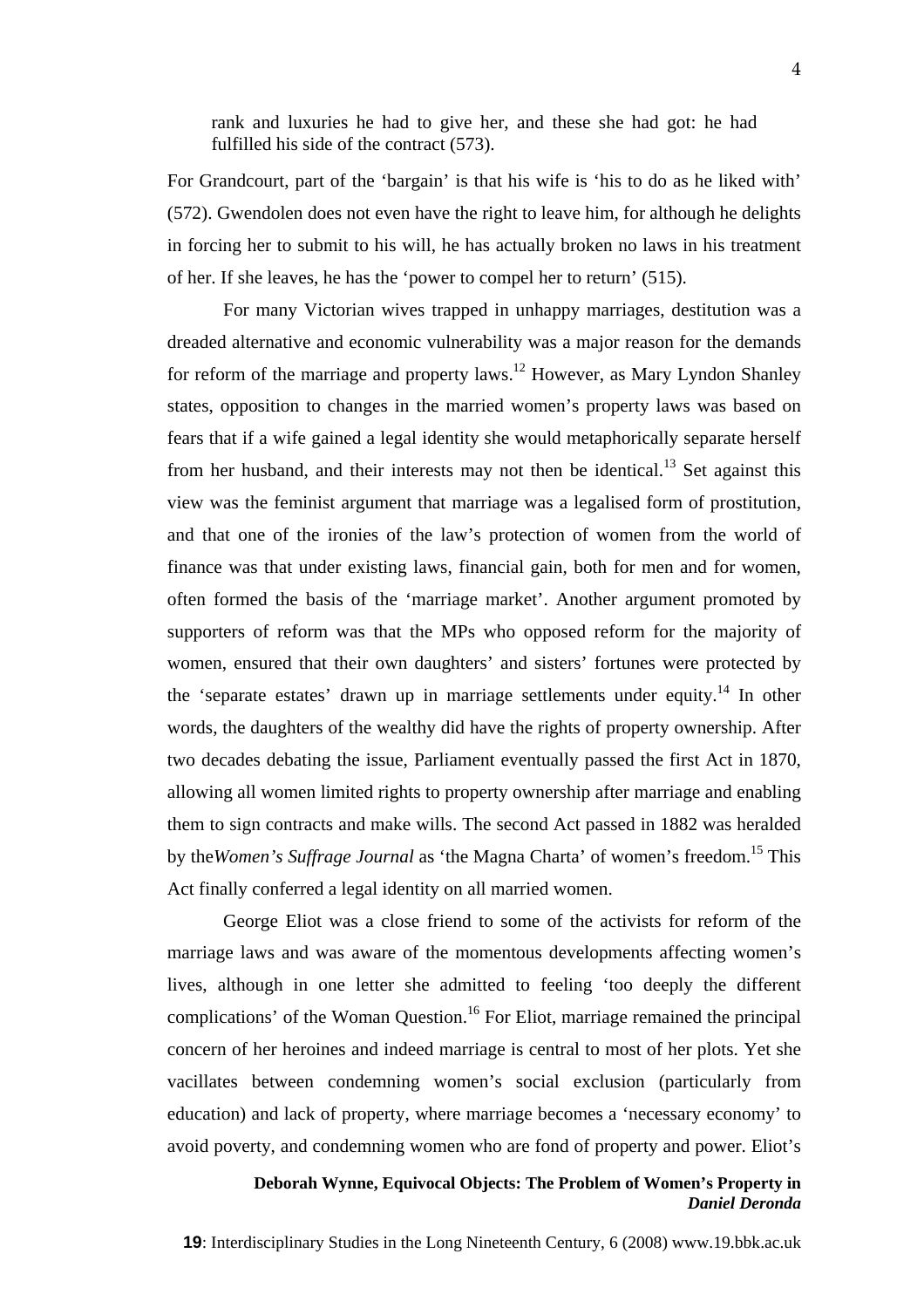life offers some indications of the complexity of her own position on the 'Woman Question'. Before she began to live with George Henry Lewes in 1854, Eliot was the possessor of £2,000 which she inherited in 1849 from her father. This yielded an income of £90 a year.<sup>17</sup> On entering her relationship with Lewes, Eliot chose to behave as though she were a married woman, voluntarily binding herself by the restrictions which affected the majority of wives, calling herself 'Mrs Lewes' and relinquishing her earnings to her lover. She arranged for cheques to be paid into

Lewes's account, and gave him control of her investments in canal, gas and railway companies. Her income from *Middlemarch*, for example, was invested by Lewes in American railway shares, and a proportion also went towards the support of Lewes's wife and her four illegitimate children.<sup>18</sup> Eliot's generosity towards Lewes and his estranged wife (after all, she was legally a *feme sole* and had complete control over her property and earnings) indicates that the relinquishing of property was not just an ideal adopted by the saintly heroines in her fiction, but an ethical stance which she enacted in her own life. Yet her voluntary renunciation of her property did not mitigate the ostracism imposed on her by members of 'polite' society who considered her to be unrespectable. Eliot, then, occupied her own 'equivocal' position, ambiguously placed both as a traditional 'wife' holding conservative views and an educated professional writer who remained technically a 'spinster'.

Ambiguity appears to have been a consistent feature of many Victorian women's lives. Caught up in the absurdities of the legal system, women before 1870 found their relationship with the material world a highly confusing one; but it also had its consolations. Think, for example, of Serena Merle in Henry James's *The Portrait of a Lady* (1881) when, after likening herself to an 'iron pot [...] shockingly chipped and cracked' (214), she goes on to indicate the reciprocal relationship she has with her belongings:

What shall we call our 'self'? Where does it begin? Where does it end? It overflows into everything that belongs to us – and then it flows back again. I know that a large part of myself is in the clothes I choose to wear. I've a great respect for *things*! One's self – for other people – is one's expression of one's self; one's house, one's furniture, one's garments, the books one reads, the company one keeps – these things are all expressive (223).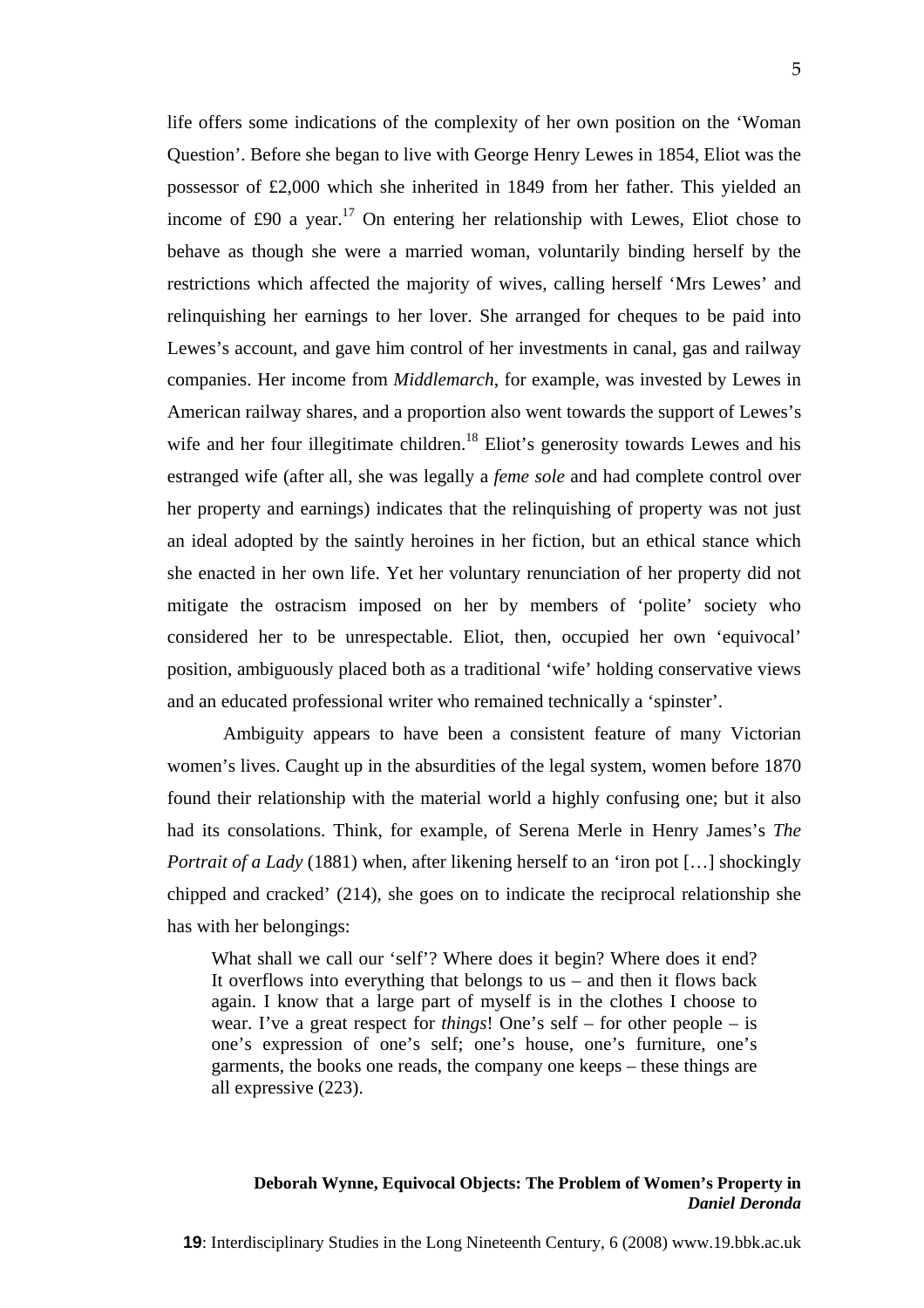Merle, despite her disturbing tendency to see herself (and other people) as an object, shows an unusual level of awareness of what society expects of women, how the object world can aid the expression of a social identity, and what strategies and consolations women can take. Thus, Eliot's Lady Mallinger may see herself as 'a large living sign of her failure' (236), but the missal clasps worn as an ornament may help her in the difficult task of defining and 'expressing' her 'self' in a society that devalues her.

This process of reciprocity between humans and objects is open to numerous interpretations. As Bill Brown has recently warned, it is all too easy for us to read human-object relations as a story of 'the market-as-usual', presuming that all of the objects we encounter in nineteenth-century literature tell a story about commodity culture.19 Indeed, other stories about things and property ownership are also there to be read in most Victorian novels. As early property theorists have maintained, the basis of property ownership developed from humans' relationships with objects and these were often particularly intimate. For John Locke, appropriating a thing means it becomes part of oneself, while for Hugo Grotius people's personalities become part of the objects they own.<sup>20</sup> In *Daniel Deronda* both Gwendolen and Mirah use the resources of their jewellery boxes not only in attempts to invest in their own futures (11, 187, 200), but also as repositories of meaning intimately associated with their own lives and personalities. To presume that representations of such things are examples of 'the market-as-usual' is, as Brown suggests, to miss many significant meanings associated with inanimate objects. One of the reasons that critics so often assume that these representations offer evidence of a commodity culture is, of course, because this culture characterises the West in the twentieth and twenty-first centuries. As Brown has shown, we need to be aware of the multiplicity of possible meanings and interpretations surrounding the representations of things in nineteenthcentury literature. Indeed, as Simon James has argued, realist fiction depends upon things as a way of signifying 'wealth's visible presence in the classic novel [which] tends to be [represented] as property, rather than currency, as the objects, clothing and environments which provide much of the fabric of realist narration. Externals exist both contingently and as indices of (economic) meaning'.<sup>21</sup> The relative invisibility of money in the Victorian novel is not just because the representation of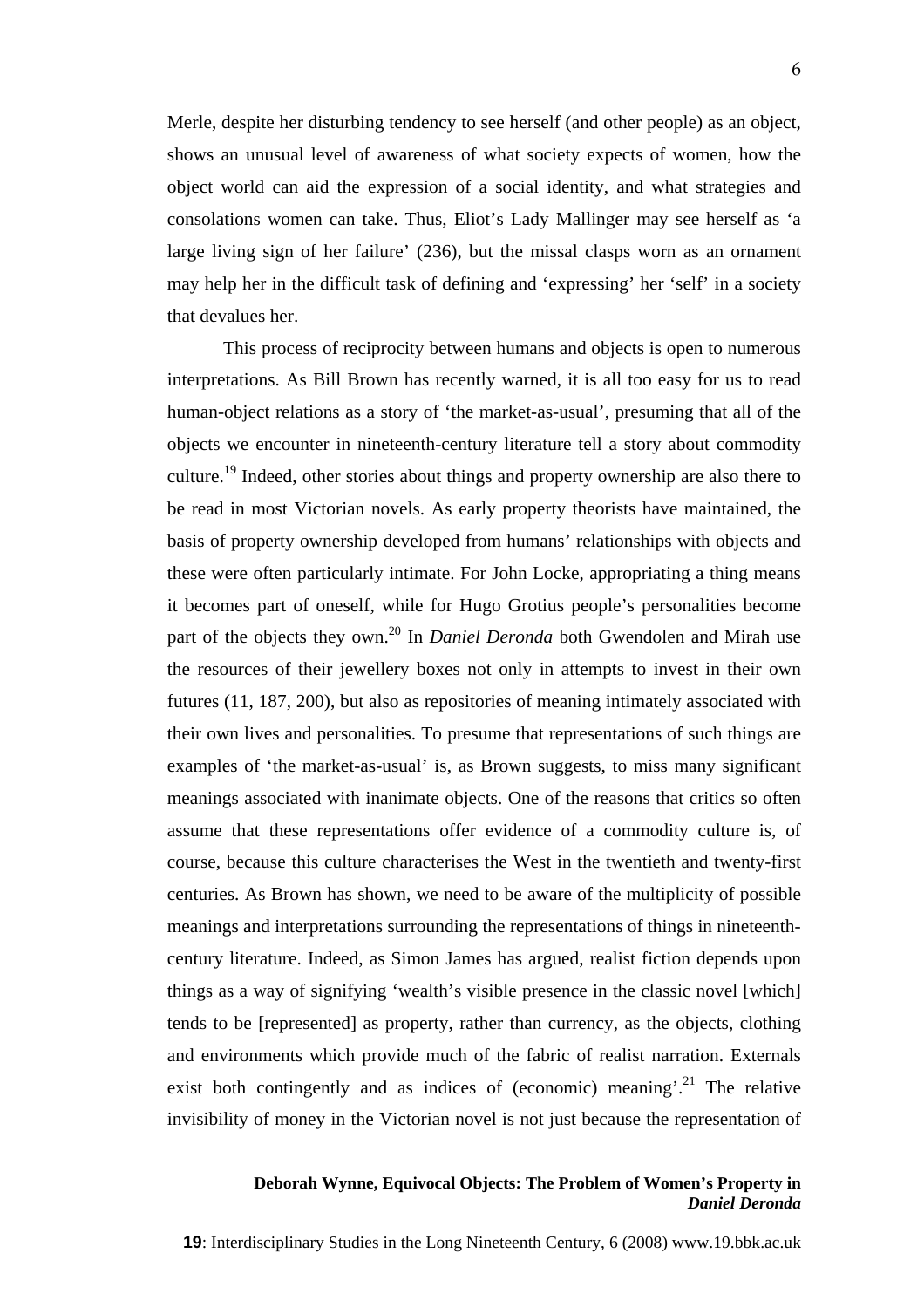paper, cheques and coins is less interesting than representations of the products they can buy, but also because the Victorian novel frequently focuses on the female experience of domestic life, not usually depicted as cash-rich, and often signified by the foregrounding of domestic things.

Domestic objects, as I shall indicate below, were often much more than stores of monetary value. At a time when the burgeoning commodity culture of the period created increased access to objects (both visually and in terms of ownership), the novel represents such objects in terms of portable property where, to summarise Locke, ownership means that objects have the potential to become part of the self. As Susan M. Pearce has argued in her book, *On Collecting*, surrounding oneself with possessions can be seen as an attempt 'to construct the relationship between "I" and "me" which creates individual identity, between the individual and others, and between the individual and the finite world of time and space'.<sup>22</sup> One of the most well-known fictional advocates of the advantages of portable property is the office clerk Wemmick in *Great Expectations*, whose bizarre collection of curiosities is part of his strategy to gain an identity and social position in the modern metropolis; his 'guiding-star always is, "Get hold of portable property" ' (201). The lower middleclass Wemmick's collection of things functions as a form of security, just as the missal-clasp bracelets, necklaces and earrings appear to do for the female characters in *Daniel Deronda*.

Eliot's attitude towards the ambiguity of Victorian women's lives was not a straightforward one. Her condemnation of property-seeking women is matched by a fascination with women's fascination with the material world. Eliot indicates that for many women things were intimately bound up with notions of property ownership. Indeed, for many Victorians the notion of property was not necessarily limited to real estate (land and houses), but usually related to portable objects which, while theoretically capable of being exchanged for money, were frequently assessed in ways different from any simple market valuation. R. J. Morris in his book *Men, Women and Property in England, 1780-1870* offers an excellent introduction to the historical conditions of the object world of the Victorian period, showing that things were frequently viewed as property containing multiple meanings and associations. For many men and women of the early nineteenth century, real property, the family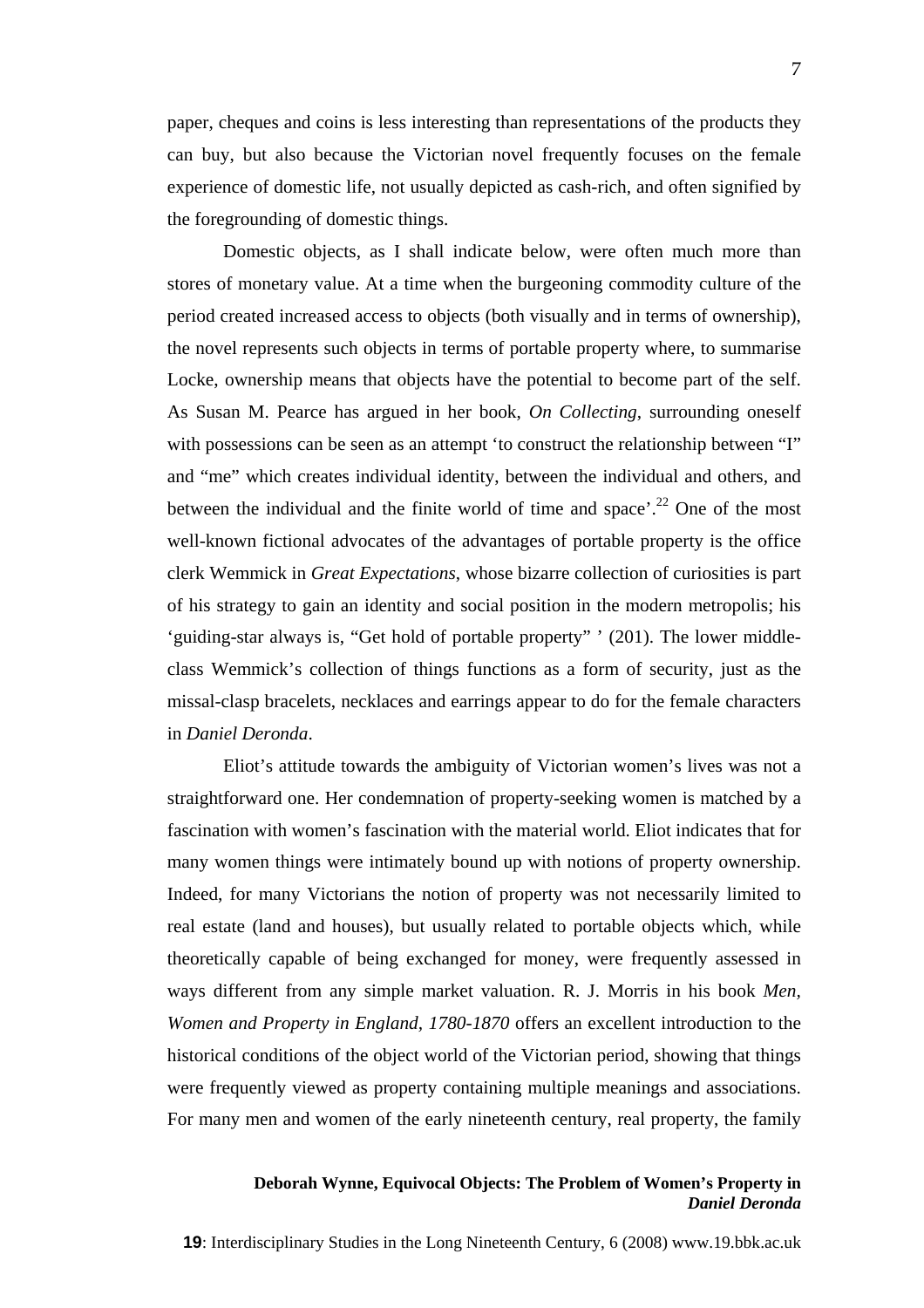home or business, was often viewed as expendable, important mainly as a financial investment, 'a store of value which could be liquidated' into cash whenever necessary.<sup>23</sup> Things, on the other hand, were rather more meaningful, for they 'created the opportunities and stage sets upon which the values of politeness, domesticity and piety were acted out. They brought utility and status' (49). The emotional investments in things often led to a concern among owners with the afterlives of their portable property and bequeathing cherished objects was thus of particular significance. In his examination of hundreds of wills made by middleclass people in Leeds in the 1820s and 1830s, Morris found evidence that the family home was often viewed as of less importance than the transfer of objects between family and friends:

This lack of concern [for the family house] was another mark of the social boundary of the middle classes. There was none of the continuity of possession for house and estate characteristic of the aristocratic landed family. Nor was there any sense of attachment, moral, emotional and economic, between family and land evident in many studies of peasant inheritance. On death, the family house and the business became assets which were open to acquire new meanings or simply be turned into cash by way of the market (124).

Instead of prioritising real estate, many middle-class Victorians were what Morris terms 'things' people (128), those who had a high regard for their personal portable property and designed their wills in order to distribute such objects to those most likely to understand and appreciate the bequest. Morris's research reveals that most 'things' people were women (129). While men tended to make relatively straightforward wills involving greater levels of real estate in relation to portable property, and adhering to the custom of providing primarily for their widows and children, women were much more likely to write distinctive, complicated wills that 'mark[ed] out their social and emotional world. Compared to males their marked world was much broader. It contained a wider range of family, and more friends, including servants' (240). If women did own land and investments, husbands and fathers were likely in their wills to 'immobilise' it in a trust fund designed to minimise risk and consequently provide limited yet 'safe' returns. This meant that women were usually put in the position of 'passive' property owners as far as real estate and investments were concerned, dependent on the management of (the usually male) members of a trust fund (101-109). However, women could enjoy a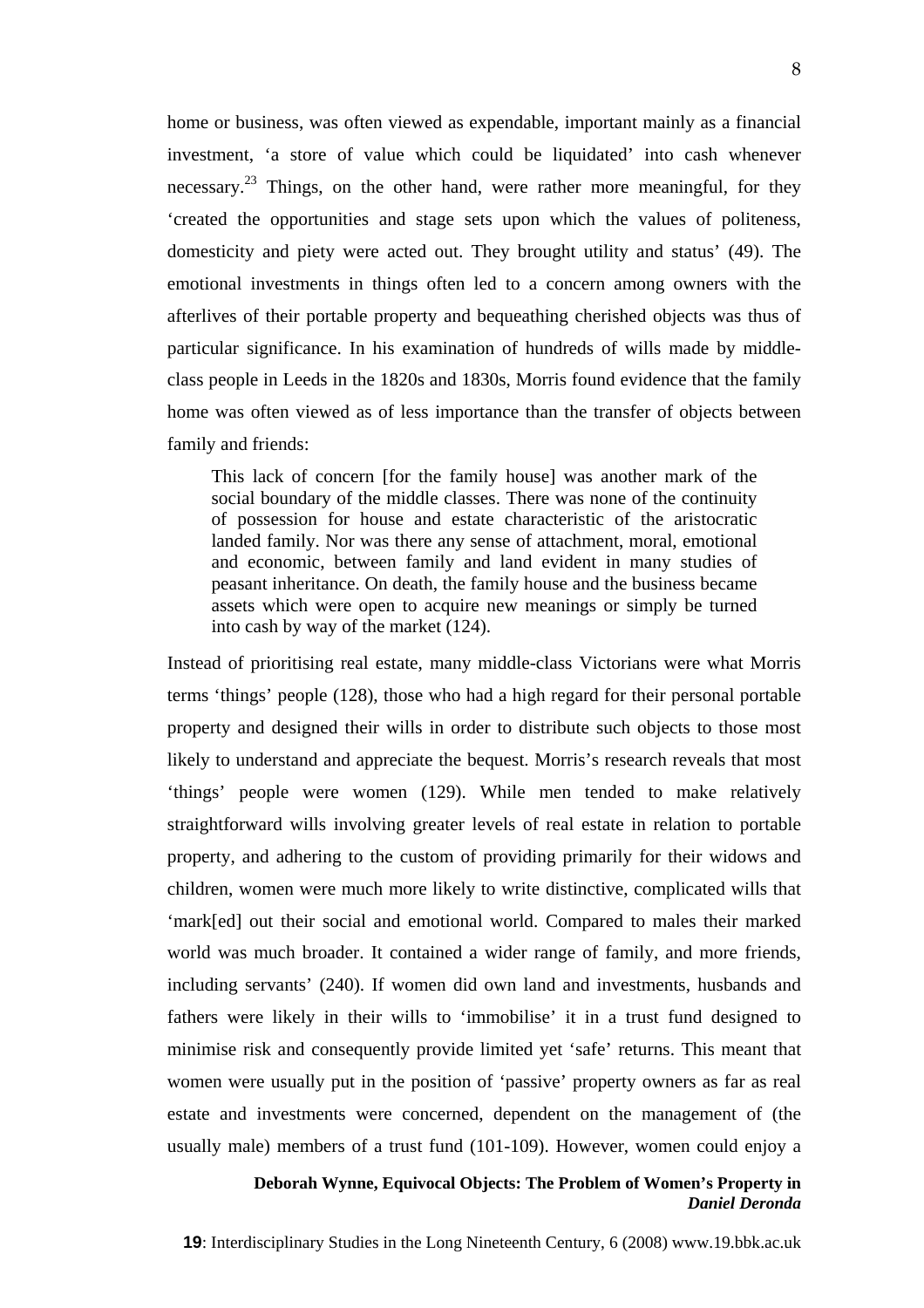much greater sense of autonomy in relation to their portable property. For example, the widow of a stonemason, Elizabeth Craven, who died in February 1830, was, according to Morris, a 'things' woman, and her will illustrates the sense of choice and control she enjoyed as the owner of portable property. Her (erratically punctuated) will opened with the following bequests:

Nephew, John Craven Ryley Mahogany desk, or bureau, feather bed, flock mattress, pier glass and small oak stand Nephew, Thomas Ryley Oak chest of drawers, eight days clock, two silver table spoons Nephew, William Ryley My silver pint, mahogany card table, oak dining table, round oak table, seven silver tea spoons, my silver sugar tongs Elizabeth Hutton, wife of John Hutton, Leeds. My mahogany elbow chair, my red and white china and the sum of £50 in money. John Mawson of Leeds, gentleman My silver gill and cream jug.

(reprinted in Morris, 248)

Here we can see that even small items of cutlery and furniture have been carefully passed to relatives and friends for their enjoyment and use and as memorials of the dead. Before 1870, only widows and spinsters could legally make a will and, as Morris makes clear, women who could do so made full use of their rights, formulating complex bequests in order to enhance emotional bonds, reward services and acts of kindness, and to try to control the afterlife of cherished objects (95-6). Eliot herself understood this relationship between women and portable property and her early fiction contains many comic references to characters such as Maggie Tulliver's aunts, who fret about the preservation of their linen and china, and worry about how these can be safely bestowed after their deaths. The Dodson sisters also believe in the power of a will to send out specific messages to relatives and friends after death, as well as the necessity not to 'alienate from them the smallest rightful share in the family shoe-buckles and other property'.<sup>24</sup>

Eliot's ridicule of 'things' women in her early fiction suggests a level of impatience towards the female property owner, and this is also evident in her approach to the Woman Question. While she supported her feminist friends Barbara Leigh Smith and Bessie Raynor Parkes in their demands for increased educational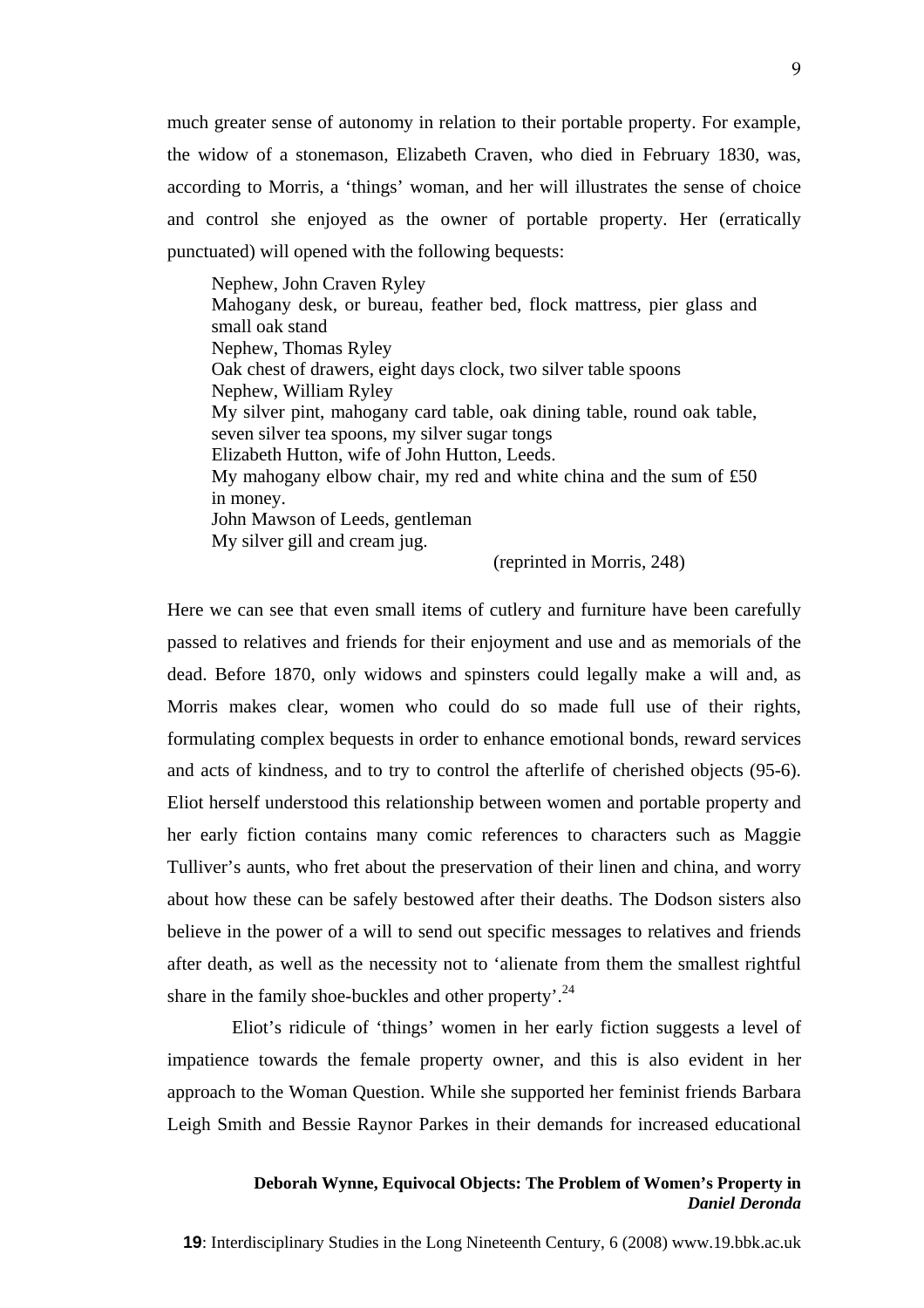opportunities for women, Eliot was far more circumspect regarding their efforts to bring about reform of the married women's property laws. In a letter to Emily Davies she expressed her fears that increased legal powers and access to property rights for women would lead to their de-sexing, or what she termed the loss of 'that exquisite type of gentleness [and] … tenderness suffusing a woman's being with affectionateness'.25 Such fears emerged in her later fiction in her representations of power-seeking women, such as Mrs Transome in *Felix Holt*, Rosamond Vincy in *Middlemarch*, and the Princess Halm-Eberstein in *Daniel Deronda*. Yet Gwendolen Harleth, the most complex of these figures, is also presented as a victim of the institutional and cultural disabling of women, and for the first time in her fiction Eliot allows her heroine an escape route from her determined plot; as Gillian Beer states, 'we are left with the dangerous power of the uncharted future', signalling a shift from realism into modernist indeterminacy.<sup>26</sup>

#### III

Eliot's representation of female ownership in her final novel offers one of the most perceptive accounts of human-object relations in the context of the property laws of the period.<sup>27</sup> Not only does she critique patriarchy in a way that puts her feminism beyond question, but the heroine's property quest also ends, interestingly, as a scene of existential freedom. This ending, however, is generally read by Victorian and recent critics alike as a scene of imprisonment and failure, and to ask why this negative reading has been so persistent demands that we consider how Eliot subverts the conventions of the property plots of the Victorian novel. It is also important to emphasise two key terms that Eliot repeatedly uses in relation to the novel's female characters: 'makeshift' and 'equivocal', both of which suggest the ambiguous social positions experienced by Victorian women, and the ambivalence and expediency characteristic of their lives. For example, socially and culturally disparate women could share similar characteristics: we have already seen how the legitimate wife, Lady Mallinger, is attracted to 'equivocal objects' and positioned as one herself; the narrator also emphasises Lydia Glasher's 'equivocal position' (288) as Grandcourt's mistress and the mother of his four children. Lady Mallinger's 'makeshift daughters'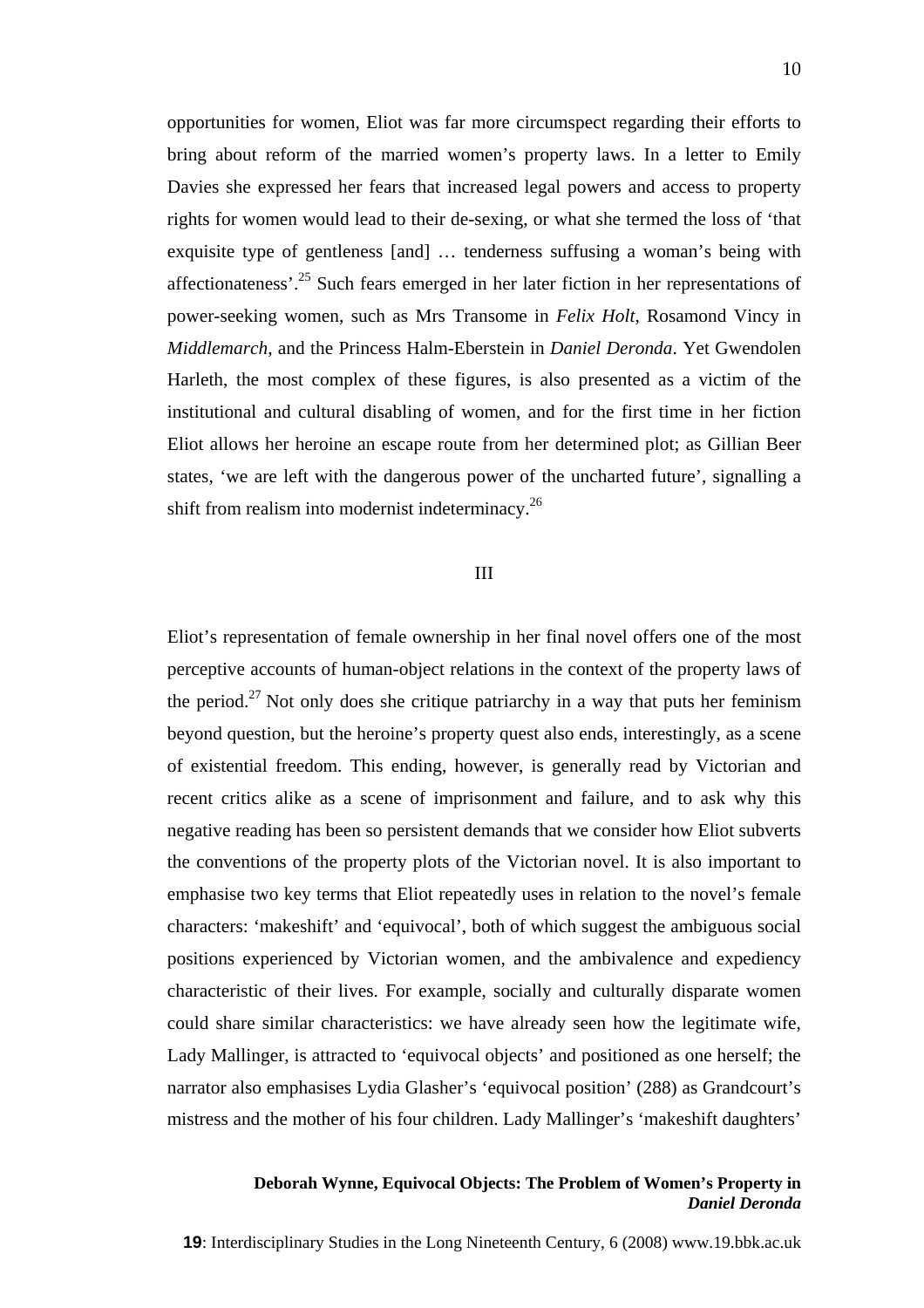are echoed in the situation of Deronda's mother, the Princess Halm-Eberstein, who complains of her role as a 'makeshift link' in the transference of property between men (541). The heiress Catherine Arrowpoint resents the fact that her primary function is to 'carry the property gained in trade into the hands of a certain class' (211) through marriage, indicating that she too is intended to be a 'makeshift link' between male owners. Whether legitimate upper-class wives or common-law wives, heiresses or female artists, penniless outsiders or genteel ladies fallen on hard times, Eliot's female characters are shown coping with their 'equivocal positions' as 'makeshift' social beings in a system that privileges men.

*Daniel Deronda*, then, exposes society's view of women as 'makeshift links'. This is the term Deronda's mother, Leonora Charisi (later the Princess Halm-Eberstein), uses to describe her father's view of her as merely a conduit between men (541). Similarly, Sir Hugo Mallinger's daughters are termed 'make-shift feminine offspring' (611), useless in terms of their ability to retain their father's property and title, a uselessness which is felt by Lady Mallinger herself on her inability to provide Sir Hugo with the male heir he needs. Yet Eliot's critique of women's social exclusion from the patriarchal processes of primogeniture, signalled by her use of an ironic narrative voice, sits uneasily alongside her earlier representations of women and property, where she makes it clear that the only suitable action for a woman to take in relation to property is to reject it. Female characters as diverse as Esther Lyon, Eppie Marner, Dorothea Brooke, Mary Garth and Catherine Arrowpoint all breathe more freely when they have divested themselves of the property they own, or rejected any that is offered to them.<sup>28</sup> Women's ideal relationship to property and social achievement, Eliot suggests, should be like the prizes in the archery competition in *Daniel Deronda*, which 'were all of the nobler symbolic kind: not property to be carried off in a parcel, degrading honour into gain' (84).

In *Daniel Deronda*, Eliot produces a sophisticated analysis of the tensions engendered by patriarchy in the context of capitalism. Although Gwendolen's fantasies of power are exposed as morally deleterious, the dissolution of her 'selfpossession' (373) once she has sold herself to Grandcourt is, I would argue, one of Eliot's most effective critiques of patriarchy. Gwendolen expects to 'manage'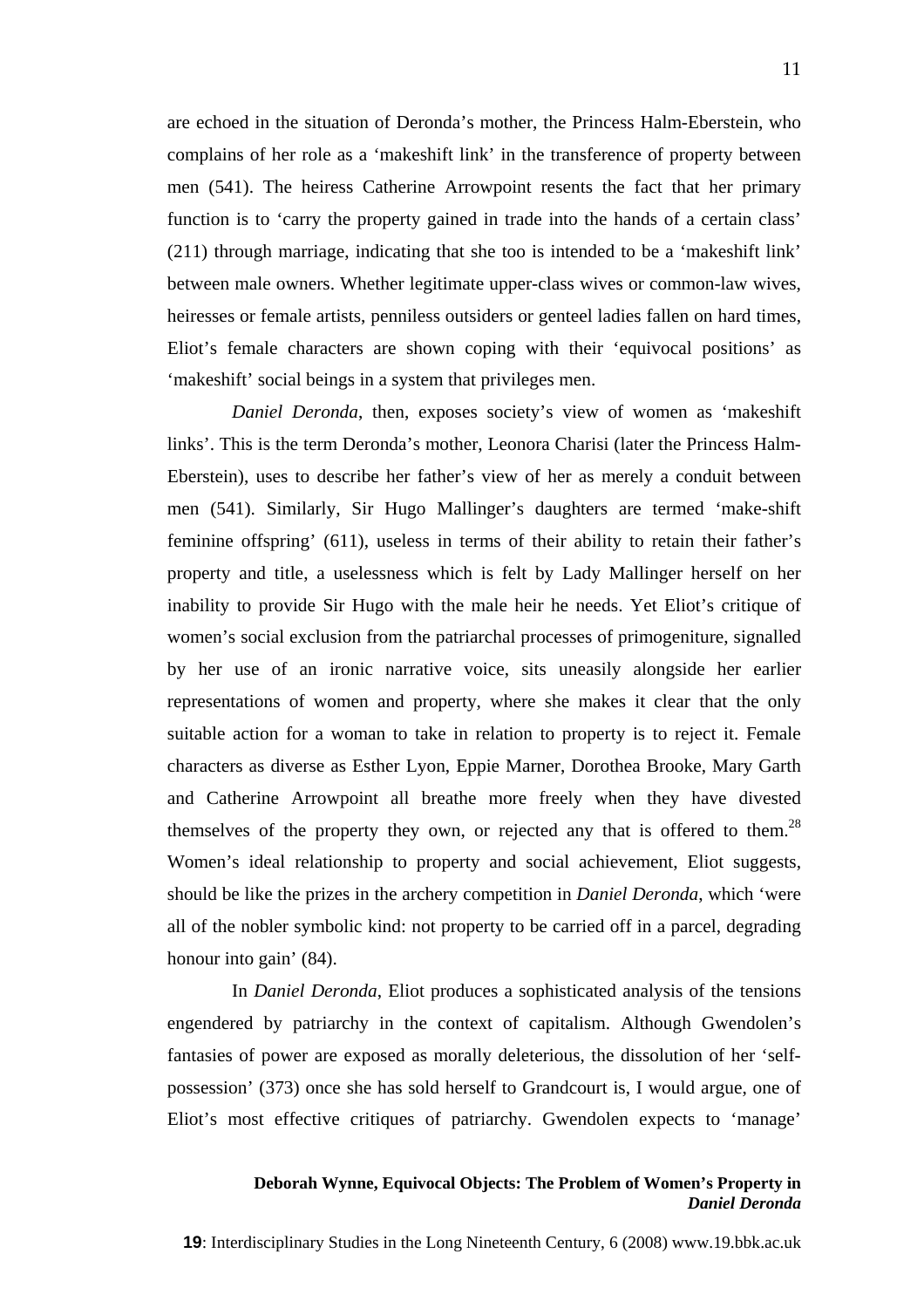Grandcourt after she marries him (115), yet her joking comment to her mother, that she will only marry him if he first goes around 'the world to bring me back the wedding-ring of a happy woman' (79), indicates that she has few illusions about women's usual lot within marriage. Yet despite this insight, gained by witnessing her mother's own experience of a second marriage to the sinister Captain Davilow, the step-father who 'had carried off his wife's jewellery and disposed of it' (233), Gwendolen naively expects her marriage to Grandcourt to confer upon her the power of ownership.29 Indeed, when Eliot uses the word 'own' in relation to her heroines' pretensions to citizenship and status, it is usually ironic. An example of this usage occurs in Chapter 31, when the newly-married Gwendolen arrives at Ryelands and receives the diamonds sent by Lydia Glasher. As she travels on the train to Ryelands, she looks forward to the 'incredible fulfilment about to be given to her girlish dreams of being "somebody" – walking through her own furlong of corridors and under her own ceilings of an out-of-sight loftiness' (301).

The link Gwendolen makes between being 'somebody' and property ownership is the link society emphasises as central to a valued social identity. Yet Gwendolen overlooks the fact that she will never actually 'own' the furlong of corridors or ceilings of Ryelands. Her husband owns all and, after his death, his son will assume ownership, whether a legitimate son borne by Gwendolen or the illegitimate son borne by Lydia (in the end Henleigh Glasher does inherit the estate). It is at this point, when she is most excited by the idea of ownership that Gwendolen is given the packet containing the box containing the jewel-case containing the diamonds and Lydia's letter (302). The letter (which Sarah Gates describes as Lydia's 'last will and testament')<sup>30</sup> is a perverse bequeathing: 'These diamonds, which were once given with ardent love to Lydia Glasher, she passes on to you. You have broken your word to her, that you might possess what was hers' (303). The use of the third person indicates not only the alienation of the diamonds but also the alienation of Lydia herself, who has lost her chance of gaining the settlement and social identity conferred by marriage. However, Lydia was already dangerously objectified by Grandcourt, who thinks: 'Her person suited diamonds and made them look as if they were worth some of the money given for them' (289), a sentence indicating that he considers her to be the object in relation to the diamonds as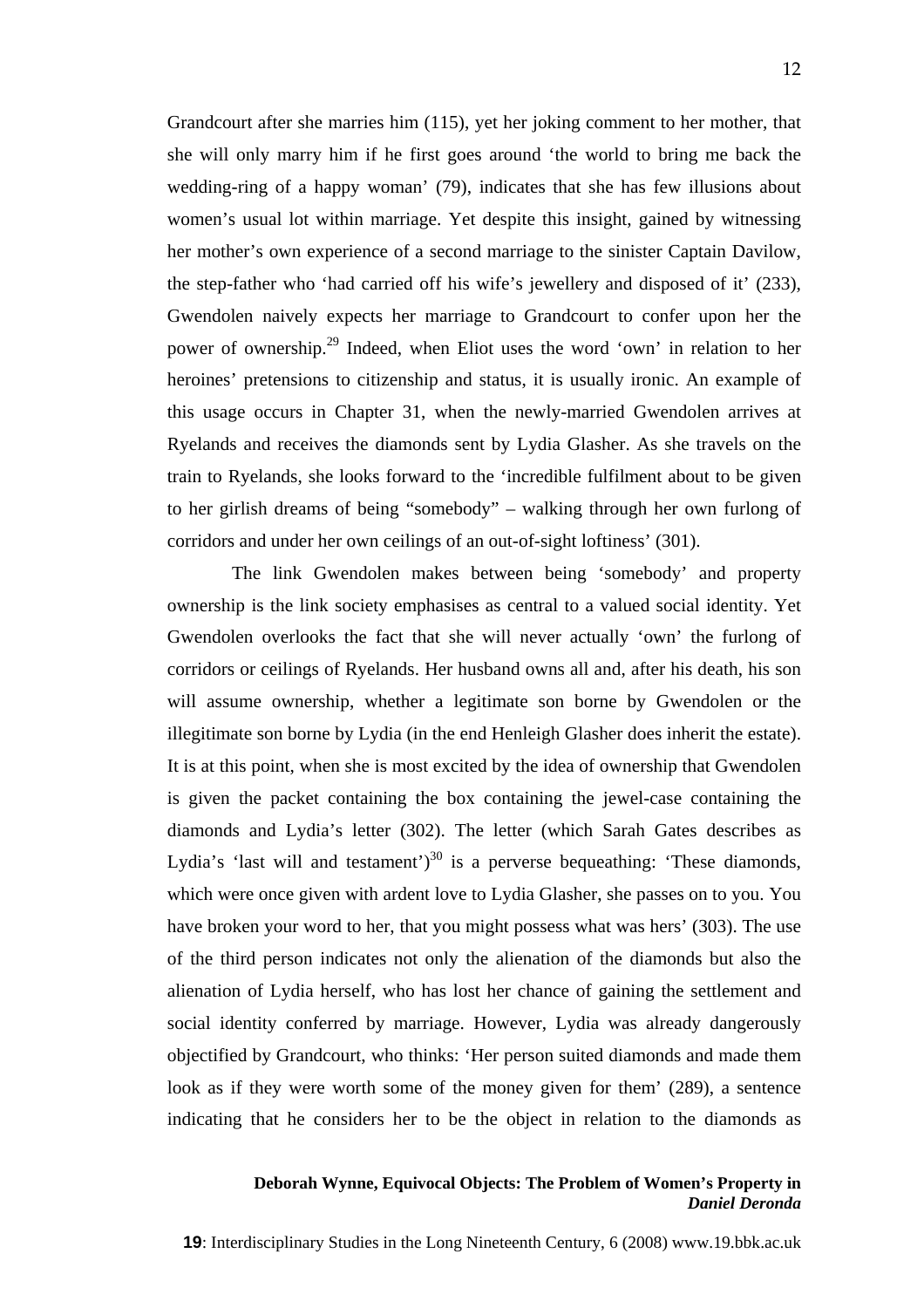subject. A similar objectification occurs later in relation to Gwendolen when Grandcourt, forcing his wife to sail with him to Italy, looks at her 'as if she were part of the complete yacht' (575). Lydia insists on excluding Grandcourt from the transaction with 'his mother's diamonds' (although one wonders how far *she* actually 'owned' them and whether she, too, was a 'makeshift link' in the transference of an heirloom between father and son), and like Gwendolen she exposes her illusions of ownership in her letter with terms such as 'given' and 'possess'. Lydia fails to see that although Grandcourt describes the jewels as his 'mother's diamonds' (289), he is the absolute owner and will remain so. As Trollope indicates in his novel *The Eustace Diamonds* (1871-3), women were never meant to 'own' heirlooms such as diamonds but to receive and wear them as symbols of their links to men, primarily using their bodies as display-cases for exhibiting the family property.

Lydia may not literally or legally bequeath the diamonds to Gwendolen, but she can bequeath her curse, and Eliot uses the language of melodrama to establish the relationship between the two women: 'Truly here were poisoned gems, and the poison had entered into this poor young creature […] In some form or other the Furies had crossed [Grandcourt's] threshold' (303). This situation is also figured in gothic terms with references to Grandcourt's 'withered heart', 'dead' love, and the image Lydia uses of herself as 'the grave in which your chance of happiness is buried' (303). Eliot had foreshadowed this moment in the epigraph to Chapter 14 where Gwendolen receives the first of Lydia's letters:

I will not clothe myself in wreck – wear gems Saved from cramped finger-bones of women drowned; Feel chilly vaporous hands of ireful ghosts Clutching my necklace; trick my maiden breast With orphans' heritage. Let your dead love Marry its dead (122).

Again, the images of death and jewellery are used to indicate the rivalry between women for the property they can possess only tenuously. The notion of gems taken from the fingers of drowned women is echoed later when Gwendolen, most abject in her bondage as a prisoner on Grandcourt's yacht, is described as having 'heavilyjewelled hands' (580). The 'property' she wears symbolises her manacled condition, although Grandcourt's drowning (with all the ambiguity surrounding it) suggests a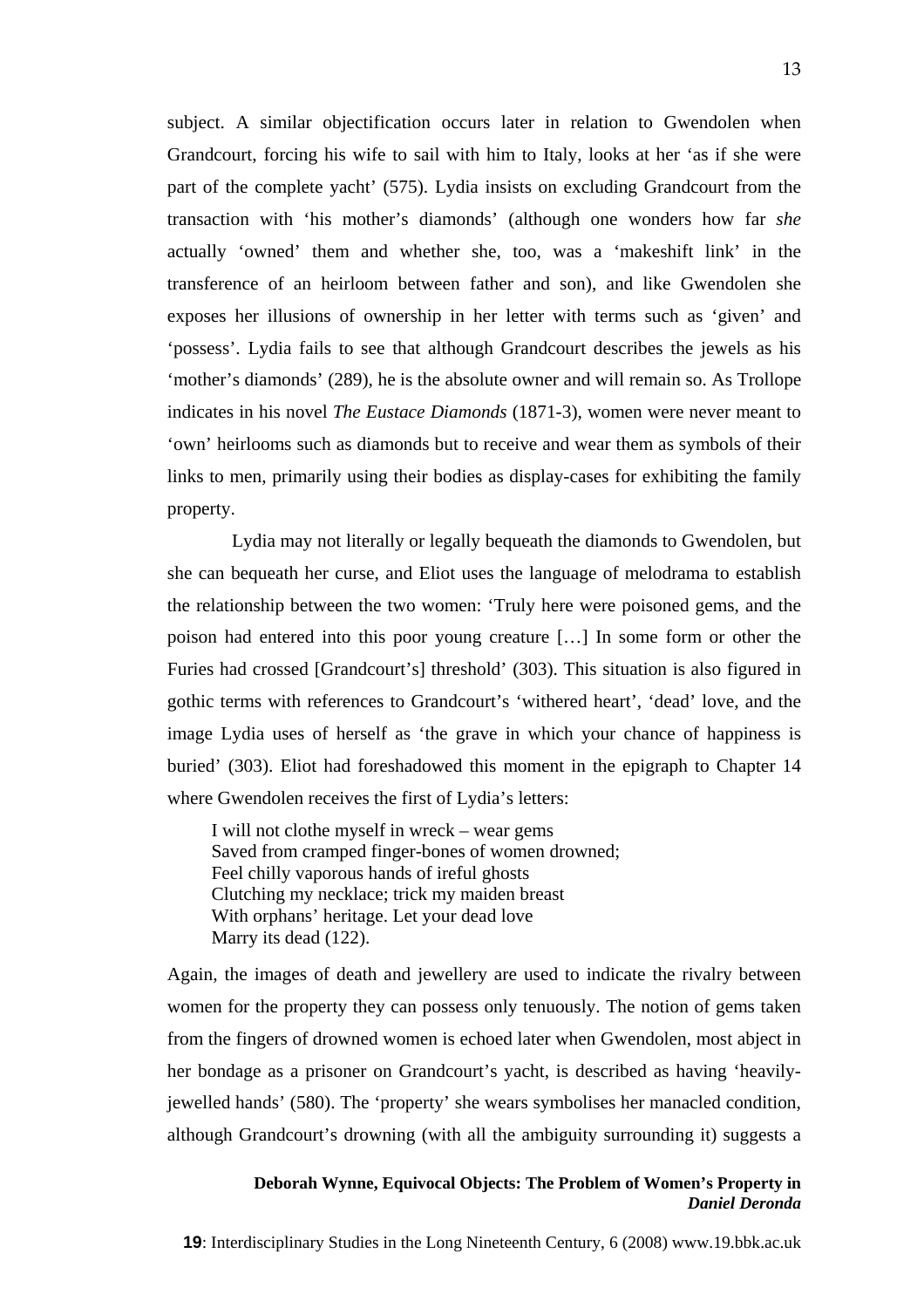fortuitous escape from her bondage. Indeed before her widowhood, Gwendolen associates the word 'property' with Grandcourt's power, having 'certain associations [...] first with her mother, then with Mrs Glasher and her children' (510). Gwendolen's misery comes about when she realises that as a wife she is denied the power of the property owner, that her London home is a 'painted gilded prison' (504) rather than the source of the gratification of her desires she once believed it would be.

Of course, both Lydia and Gwendolen lack legitimacy as heroines (unlike Eliot's exemplary heroines, Dorothea Brooke, Dinah Morris and Romola), and their attempts to gain personal satisfaction in life and an enviable social position are largely represented in negative terms. Yet both women, along with Leonora Charisi, are not straightforwardly condemned, for Eliot uses their stories to expose patriarchy in a way that deflects attention from their 'misdemeanours' (of bearing children out of wedlock, marrying to rescue the family fortune, or abandoning a child in order to pursue a career). When Gwendolen wears the diamonds in public, she also wears the same expression she wore 'when she turned away a loser from the gaming-table' (p.348). The diamonds act for her as a reminder that she is actually her husband's possession. Eliot uses the terms 'self-possession' and 'self-control' ironically in relation to Gwendolen once she is married, as though she is emphasising the opposite: that legally a husband 'owned' his wife (304, 373, 475). As Eliot's friend Barbara Bodichon stated in 1854, legally 'a married woman's body belongs to her husband; she is in his custody, and he can enforce his right by a writ of habeas corpus'.31 Eliot dramatises this legal bondage in Gwendolen's loss of her self to Grandcourt in repeated 'flashbacks' to the image of her face as she lost at roulette, and her hopeless, but outwardly convincing, attempts to appear 'self-possessed'.

The 'poisoned gems' are put to work repeatedly to illustrate the painful outcome of Gwendolen's speculation on the marriage market, and Eliot again draws upon melodrama to emphasise this pain; for example, Gwendolen deliberately 'hurt[s] herself with the jewels that glittered on her tightly-clasped finger pressed against her heart' (521). This association between pain and jewellery is later repeated when Gwendolen considers murdering her husband with the jewelled pin in her cabinet: as she tells Deronda: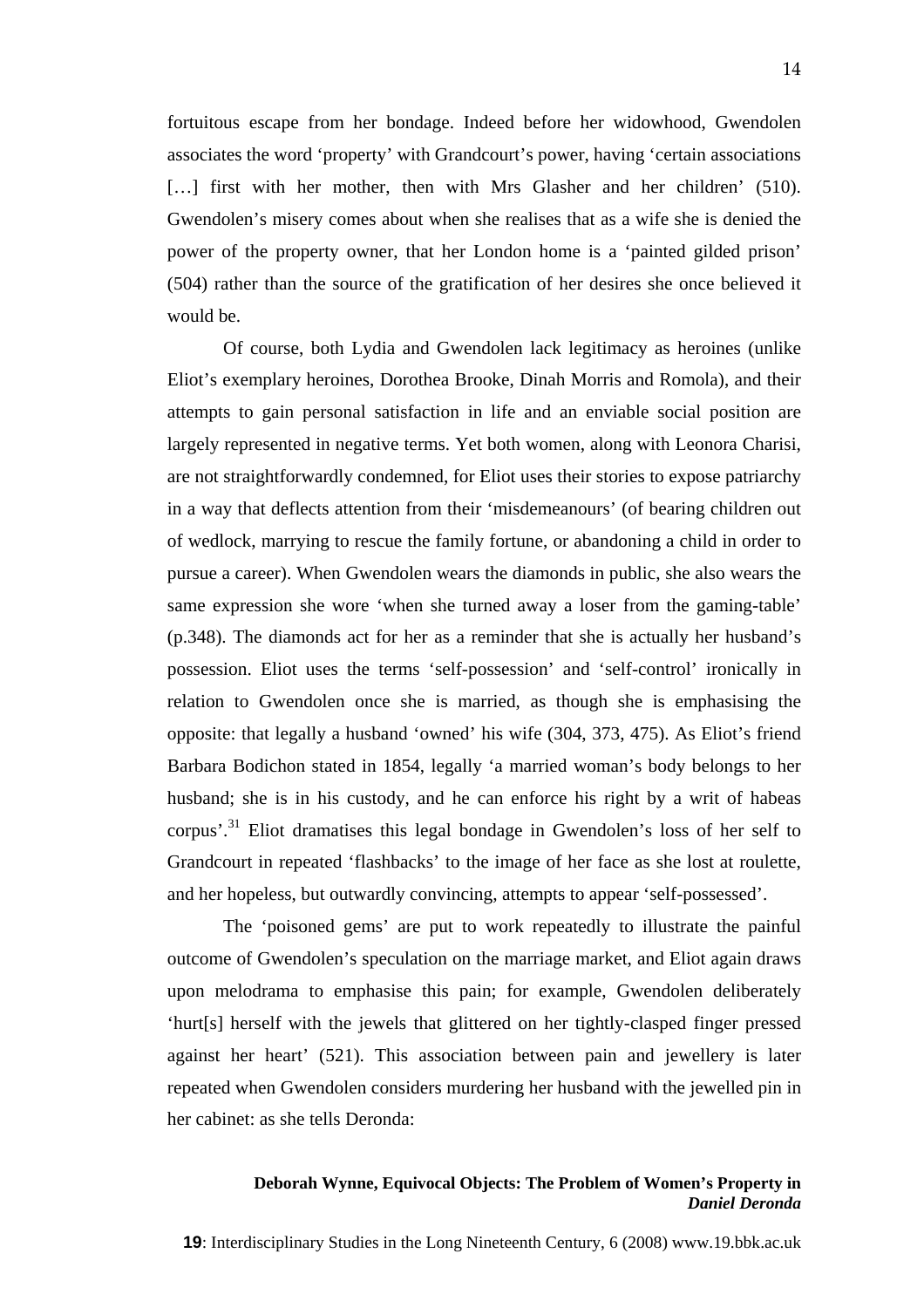There it was – something my fingers longed for among the beautiful toys in the cabinet in my boudoir – small and sharp, like a long willow leaf in a silver sheath. I locked it in the drawer of my dressing-case. I was continually haunted with it, and how I should use it. I fancied myself putting it under my pillow. But I never did (592-3).

Gwendolen's escape from her condition as a man's property is signalled by another jewellery image, for when Deronda sees her for the last time, we are informed that her hands are now 'unladen of all rings except her wedding-ring' (656), the latter no longer a symbol of her marriage but of her widowhood.<sup>32</sup>

The Grandcourt diamonds act as a 'poison' on Gwendolen, yet the 'shabby' (377) turquoise necklace she pawns at Leubronn, which Deronda later redeems and returns to her, acts as an antidote. In a process of association, Gwendolen reads her own redemption in the redemption of the necklace by the priestly Deronda.<sup>33</sup> At the New Year's Eve ball 'she longed, in remembrance of Leubronn, to put on the old turquoise necklace for her sole ornament […] Determined to wear the memorial necklace somehow, she wound it thrice round her wrist and made a bracelet of it' (377). We have here another example of female fetishism, and the complex history of this particular object offers some indication of how meanings can develop in relation to inanimate things. When she sells the necklace at Leubronn, the narrator explains that the stones 'had belonged to a chain once her father's', and that these 'three central turquoises' were of 'superior size and quality'. At this point, however, Gwendolen believes it to be 'the ornament she could most conveniently part with' (13), and clearly it does not function as a 'memorial' to the father who died when she was three years old. However, once it is returned to her (with the addition of a cambric handkerchief), $34$  the necklace takes on new meanings, losing its utility as an ornament as it is converted into a makeshift bracelet ('in its triple winding [it] adapted itself clumsily to her wrist' [380]), eventually becoming a fetish of Deronda himself, a sign of his faith in Gwendolen's moral redemption. Although it appears as Gwendolen's most precious possession, for her husband it is a 'hideous thing' (380). So what started out as a man's chain, with the addition of some 'superior' stones, becomes Gwendolen's expendable necklace, a property she sells; it then becomes a source of irritation as a symbol of her losing gamble, and finally becomes a symbol of hope, associated with the man who redeemed it from the pawnbroker's and with her own redemption. As with Lady Mallinger's bracelet made from missal-clasps,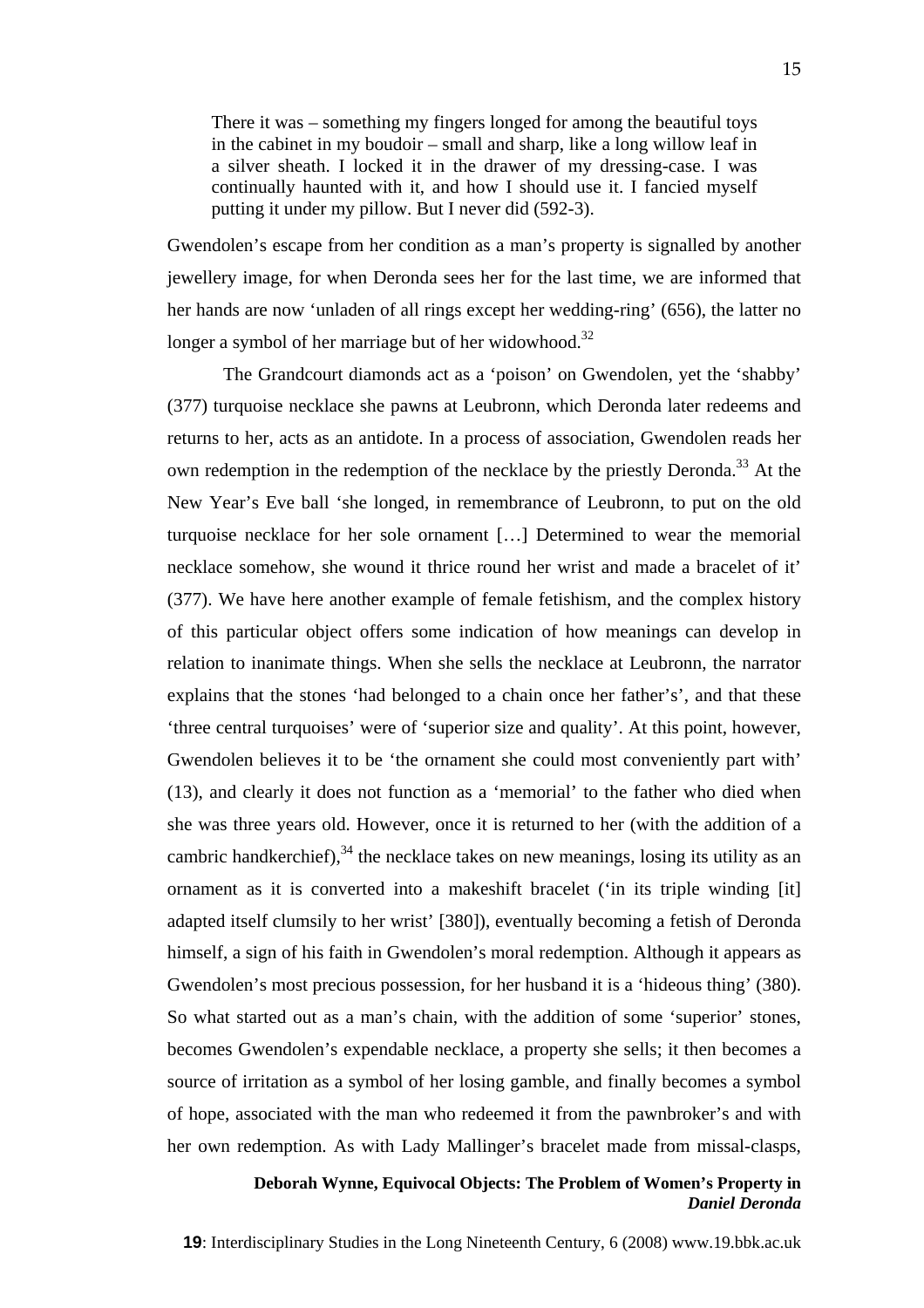Eliot shows that the world of objects can be a fluid one, where meanings and emotional attachments, as well as objects themselves, are subject to change. She indicates that women in particular, with their equivocal rights of ownership, often have a troubled relationship with the world of objects, and Gwendolen's relationship to the 'poisoned' diamonds and 'redeemed' turquoise necklace is clearly symptomatic of her equivocal social identity.

Deronda is in sympathy with women's attachment to particular objects. He not only redeems and returns Gwendolen's necklace, but is also sensitive to Lady Mallinger's taste in ornaments; similarly he carries his inherited diamond ring from England to his mother in Italy, and Jacob's mother and grandmother are delighted with the 'portable presents' (441) he gives to the children. Such sympathy originates in Deronda's own equivocal social position, and Eliot's emphasis on the dangers of the traditional patriarchal system of primogeniture appears to include her hero, who suffers some of the impediments usually experienced by women. Like women, he also feels that he has been excluded from a legitimate occupation: 'He found some of the fault in his birth and the way he had been brought up, which had laid no special demands on him' (308). However, the female complaint of 'nothing to  $\omega^{35}$ is more easily remedied for Deronda, able to travel and communicate freely and read what he likes. Deronda's unusual sympathy with women originates in his conviction that he is the illegitimate son of Sir Hugo Mallinger, and thus excluded from the property rights enjoyed by most men of his own class.

Yet Deronda is only shown to be a victim of British patriarchal systems of inheritance for part of the novel. When he discovers his origins as a Jew he takes a privileged place in an alternative, more ancient, patriarchal tradition. It is significant that Eliot uses portable property in the form of Deronda's 'memorable ring' (677) to illustrate his story. The diamond ring he pretends he needs to pawn at the Cohens' shop has a complex story, too. It was given to him by Sir Hugo (529), but actually belonged to his father, as the Princess Halm-Eberstein states when she first sees him (543). Later, Deronda sees it as a 'heavy ring' (676), a 'burthen' (677), as though he, like Gwendolen with her original view of her turquoise necklace, does not value an inheritance from an unknown father. His father, he discovers, was a man easily led by his wife, and the ring, associated with ornamentation and display, becomes a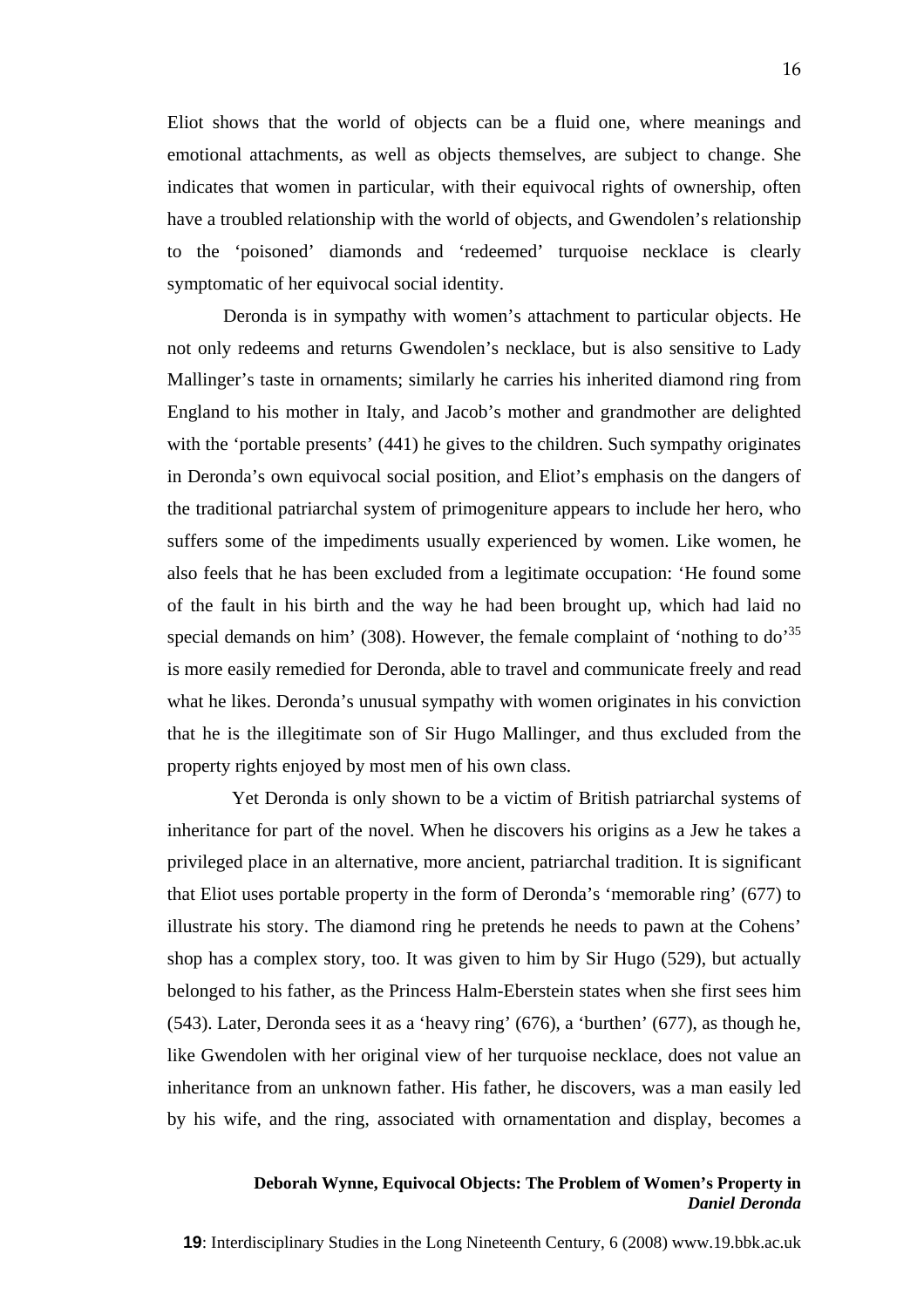symbol of a femininity Deronda hopes to reject. The ring is eventually stolen by Mirah's father, as though it was meant to belong only to 'equivocal' men who lack an established place within the social order. The 'precious chest' (638), on the other hand, the property of his grandfather containing the 'preserved manuscripts, family records stretching far back' (640) becomes Deronda's most valued possession (618). The 'precious' contents contained within a highly decorative casing emphasise its antiquity: 'It was not very large, but was made heavy by ornamental bracers and handles of gilt iron. The wood was beautifully incised with Arabic lettering' (618). While the bond between Deronda and Mordecai is strengthened by the 'blent transmission' (643) of this patriarchal inheritance, Leonora Charisi sees it as a symbol of her oppression, and her contemplation of its destruction suggests her desire to disrupt the transmission of patriarchal culture from man to man. She tells her son:

Once, after my husband died, I was going to burn the chest. But it was difficult to burn; and burning a chest and papers looks like a shameful act. I have committed no shameful act – except what Jews would call shameful. I had kept the chest, and I gave it to Joseph Kalonymous. He went away mournful, and said, 'If you marry again, and if another grandson is born to him who is departed, I will deliver up the chest to him'. I bowed in silence.  $(546)$ 

Again, she is unable to avoid her role as the 'makeshift link' between men, for it is clear that the chest could never be bequeathed to a granddaughter. Although Eliot represents the transmission of Jewish culture as a precious but non-material inheritance, she uses the language of material property and finance to describe it; Mordecai views the doing of good works as 'a property bearing interest' (491), while in relation to the Jewish spirit he states:

Let us make it a lasting habitation – lasting because movable – so that it may be carried from generation to generation, and our sons unborn may be rich in the things that have been, and possess a hope built on an unchangeable foundation (453).

Female exclusion from the transmission of culture and property is symptomatic of the fact that 'girls' doings are always priced low' (418), as Kate Meyrick states. The Meyrick household, dominated by women, suggests a miniature (in all senses of the word) alternative to patriarchy, although the only male of the household, Hans, does hold a somewhat privileged position. Yet for Eliot, the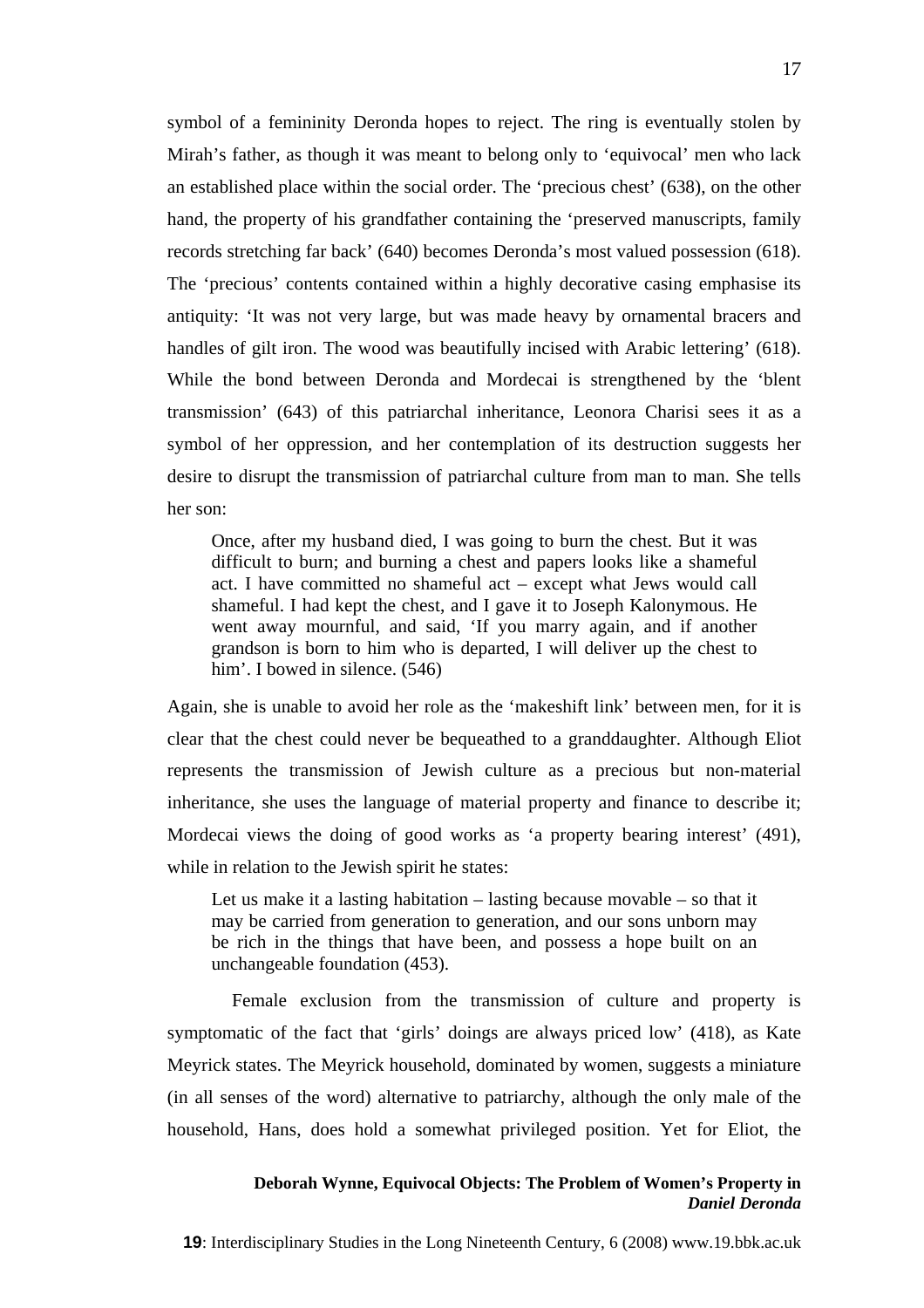Meyrick women (and Mirah, who joins their household) have an ideal relationship with the object world. Mrs Meyrick's house is one of 'the homes of a culture the more spotlessly free from vulgarity, because poverty has rendered everything like display an impersonal question, and all the grand shows of the world simply a spectacle which arouses no petty rivalry or vain effort after possession' (166), and Eliot makes it clear that personal property should reflect a 'nicely-select life, open to the highest things in music, painting, and poetry' (167), rather than display the owner's status and wealth.

Although most critics have read Gwendolen's suffering as a rite-of-passage towards the hallowed ranks of property-rejecting female characters such as Mirah and the Meyrick women, the ending of *Daniel Deronda* is highly ambivalent, where the moral and economic plots become blurred as far as Gwendolen is concerned, attention being deflected to the story of Deronda's mission to the East. Many critics read the resolution of Gwendolen's story in terms of her failure. Pauline Nestor sees her as a 'sad and diminished figure',  $36$  while Sarah Gates considers her as having 'no script but that of the tragic scapegoat, since the domestic closure of wifehood given in the other Eliot novels to the romance heroines, has here been figuratively handed to the hero' (720). She adds that Gwendolen, 'Not married, not dead, not exiled, and quite sane, […] will live out a plausible tragedy, figured as a role-less and repetitious living and an end-less bettering' (721). Sarah A. Willburn argues a similar point, noting that 'Grandcourt's possessions do not pass to Gwendolen through their marriage. Because Gwendolen is not allowed to be an independent proprietor, she is not allowed property, empire, or influence. Her father's company and Grandcourt have both failed her'.<sup>37</sup> Patricia Menon sees Gwendolen destroyed by the 'sadistic abandonment' of both Eliot and Deronda.<sup>38</sup> Although Alexander Welsh sees Gwendolen's future as 'unclear' he reads her statement, 'I mean to live' as 'Hysterical words […], promises not to kill herself', and he adds that she 'will not be much rewarded or consoled in the end'. $39$  What is extraordinary about these interpretations of the close of Gwendolen's plot is that critics presume that Gwendolen is 'not allowed property' and seem to concur with Hans Meyrick, who thinks the only fitting outcome for Gwendolen's story should be her remarrying. Deronda, however, asks, 'Is it absolutely necessary that Mrs Grandcourt should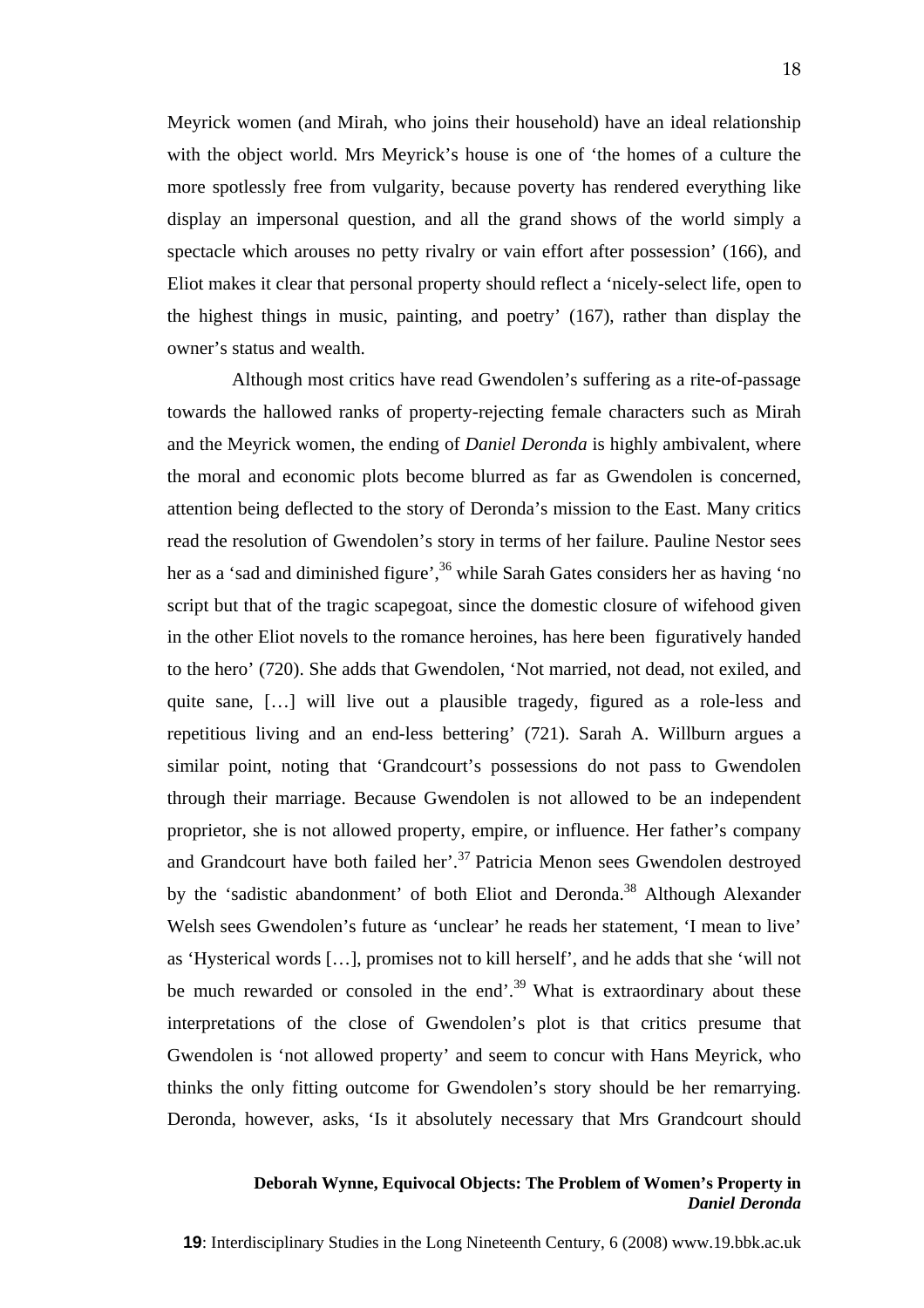marry again?' (685), and Eliot, in a rare move, leaves her young heroine single and in possession of a comfortable inheritance of £2,000 a year for life, a substantial sum for a 'penniless' woman, despite Sir Hugo's exaggerated statement that she is 'no better off than a doctor's wife' (648). To put her income into context, we are informed that Deronda receives an income of £700 a year, Mrs Davilow is given a 'generous' allowance of £800 a year by Grandcourt, while Eliot, as I mentioned earlier, received only £90 per year when she first met Lewes in 1854. Clearly, Gwendolen's £2,000 a year is a substantial sum and a great deal more than she had ever received before her marriage; it is certainly not the poverty to which critics refer. Added to this money is her ownership of Gadsmere, not her chosen home, but we are informed it could be leased 'on capital terms' (651). Deronda's comment that Gwendolen need not marry again, and that her inheritance is one she 'will be quite contented with' (613), turns us away from the traditional marriage plot of the Victorian novel to face a lack of closure quite untypical of Eliot's work, or for that matter, of the Victorian classic realist text. Gwendolen's repeated assertion that she 'shall live' (691-2) is part of the irresolution of the novel. In one of the few positive readings of Gwendolen's fate at the novel's close, Gillian Beer notes her 'fierce will to survive' and that she 'escapes the marriage market'. $40$  That so many modern readers see marriage as the only 'happy' ending for Gwendolen, whose sexless regard for the 'feminine' Deronda as a mentor-figure is the only positive relationship she has with a man, indicates that Eliot's reinstatement of her as a *feme sole*, this time with property to control and enjoy, has not been sufficiently registered and appreciated.

#### **Endnotes**

I am grateful to Melissa Fegan, Anthea Trodd, Alan Wall, Chris Walsh and the anonymous reader at *nineteen* for their helpful comments on earlier drafts of this essay.

- 1. George Eliot, *Daniel Deronda*, ed. by Graham Handley (Oxford: Oxford University Press, 1988), p. 323. All further references will be given in the body of the text.
- 2. Emily Apter, *Feminizing the Fetish: Psychoanalysis and Narrative Obsession in Turn-of-the-Century France* (Ithaca & London: Cornell University Press, 1991) p. x. All further references will be given in the body of the text.

#### **Deborah Wynne, Equivocal Objects: The Problem of Women's Property in**  *Daniel Deronda*

**19**: Interdisciplinary Studies in the Long Nineteenth Century, 6 (2008) www.19.bbk.ac.uk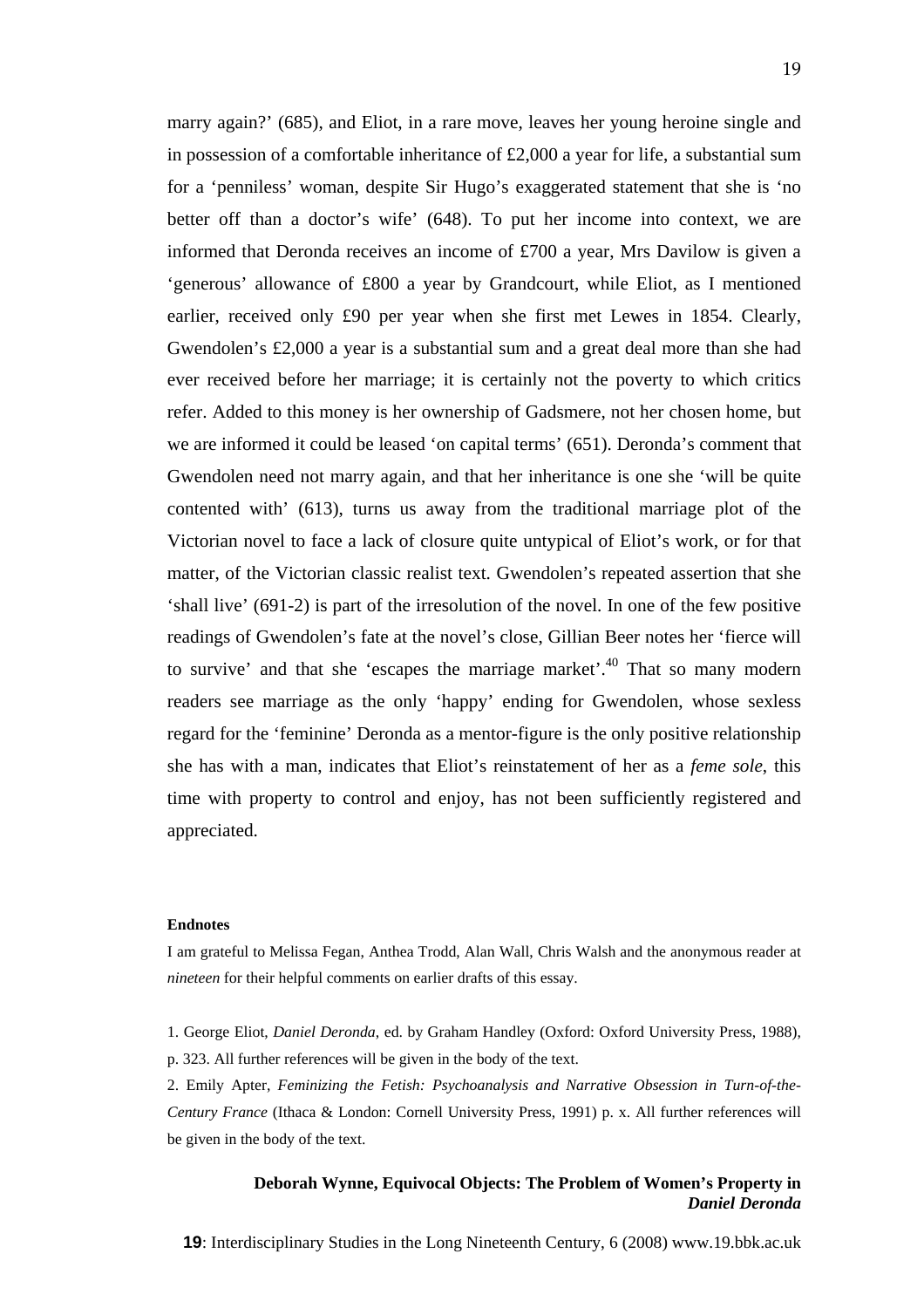3. For useful discussions of material culture in relation to nineteenth-century novels see Bill Brown, *A Sense of Things: The Object Matter of American Literature* (Chicago & London: University of Chicago Press, 2003), and Elaine Freedgood, *The Ideas in Things: Fugitive Meaning in the Victorian Novel* (Chicago & London: University of Chicago Press, 2006).

4. Roland Barthes, 'The Reality Effect', in *The Rustle of Language*, trans. by R. Howard (Blackwell: Oxford, 1986) pp. 141-48.

5. See Charles Dickens, *Great Expectations*, ed. by David Trotter and Charlotte Mitchell (Harmondsworth: Penguin, 1996). All further references will be given in the body of the text. M. E. Braddon, *Lady Audley's Secret*, ed. by David Skilton (Oxford: Oxford University Press, 1991); and Henry James, *The Portrait of a Lady*, ed. by Nicola Bradbury (Oxford: Oxford University Press, 1998). All further references will be given in the body of the text.

6. Reprinted in *The George Eliot Letters*, ed. by Gordon S. Haight, (London: Oxford University Press, 1956), V, pp. 312 & 314.

7. See Lee Holcombe, *Wives and Property: Reform of the Married Women's Property Law in Nineteenth-Century England* (Toronto & Buffalo: University of Toronto Press, 1983), p. 29.

8. Holcombe, *Wives and Property*, p. 25.

9. See E. K. Helsinger, R. L. Sheets and W. Veeder, *The Woman Question and Literature in Britain and America, 1837-1883*, (Chicago: Chicago University Press, 1989), I, p. 5, and Holcombe, *Wives and Property*, p. 30.

10. George Eliot, *Middlemarch*, ed. by David Carroll, Introduction by Felicia Bonaparte (Oxford: Oxford University Press, 1998), p. 593.

11. However, defining paraphernalia was difficult, as Trollope indicates in *The Eustace Diamonds*, ed. by W. J. McCormack (Oxford: Oxford University Press, 1992), pp. 226-31.

12. Holcombe, *Wives and Property*, p. 49.

13. Mary Lyndon Shanley, *Feminism, Marriage and the Law in Victorian England, 1850-1895* (London: I.B. Tauris, 1989), p. 46.

14. Holcombe, *Wives and Property*, p. 38

15. Quoted in Shanley, *Feminism, Marriage and the Law*, p. 124.

16. Reprinted in *Letters*, V, p. 58.

17. See Rosemary Ashton, *George Eliot: A Life* (Harmondsworth: Penguin, 1996), p. 68.

18. Ashton, *George Eliot*, pp. 332-33.

19. Brown, *A Sense of Things*, p. 13.

20. The theories of John Locke and Hugo Grotius are here summarised by Karl Olivecrona in 'Locke's Theory of Appropriation', *Philosophical Quarterly*, 24:96 (1974), 220-34 (pp. 223 & 225). See also John Locke, *Two Treatises of Government*, ed. by Peter Laslett (Cambridge: Cambridge University Press, 1960), p. 185.

21. Simon James, *Unsettled Accounts: Money and Narrative in the Novels of George Gissing* (London: Anthem Press, 2003), p. 28.

#### **Deborah Wynne, Equivocal Objects: The Problem of Women's Property in**  *Daniel Deronda*

**19**: Interdisciplinary Studies in the Long Nineteenth Century, 6 (2008) www.19.bbk.ac.uk